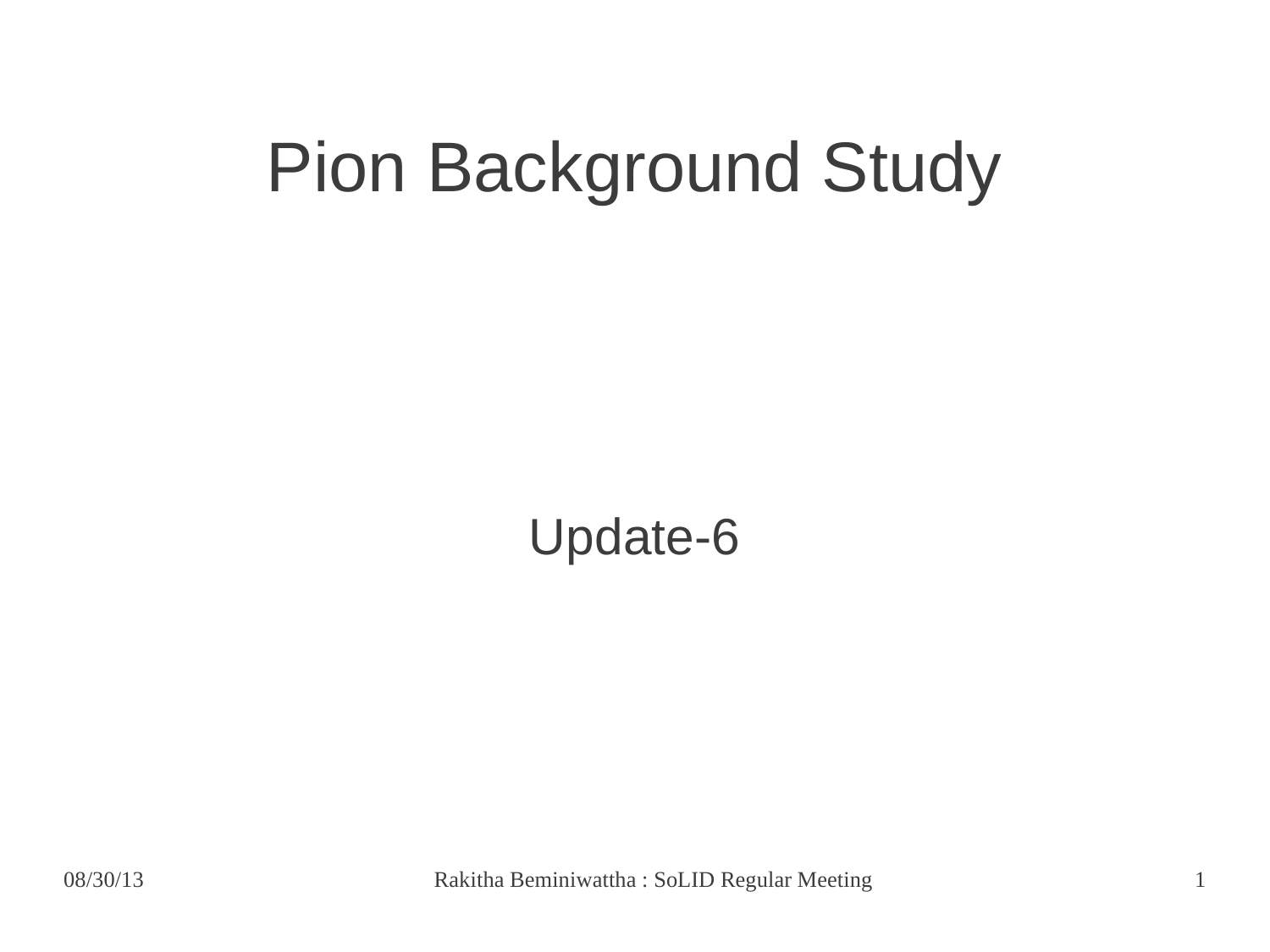# Baffle Materials and Geometry Comparison

- Compared Wiser pions acceptance for CLEO baffles of Pb, W, and Kryptonite and Babar Pb baffles (regular and new)
- The regular Babar baffles have more materials in the acceptance area compared to CLEO baffles
	- From 35% more area in  $1<sup>st</sup>$  baffle to 65% more area in 6<sup>th</sup> baffle are covered in Pb
	- Thickness is same for CLEO and Babar
- New one have 11 baffles, 5 added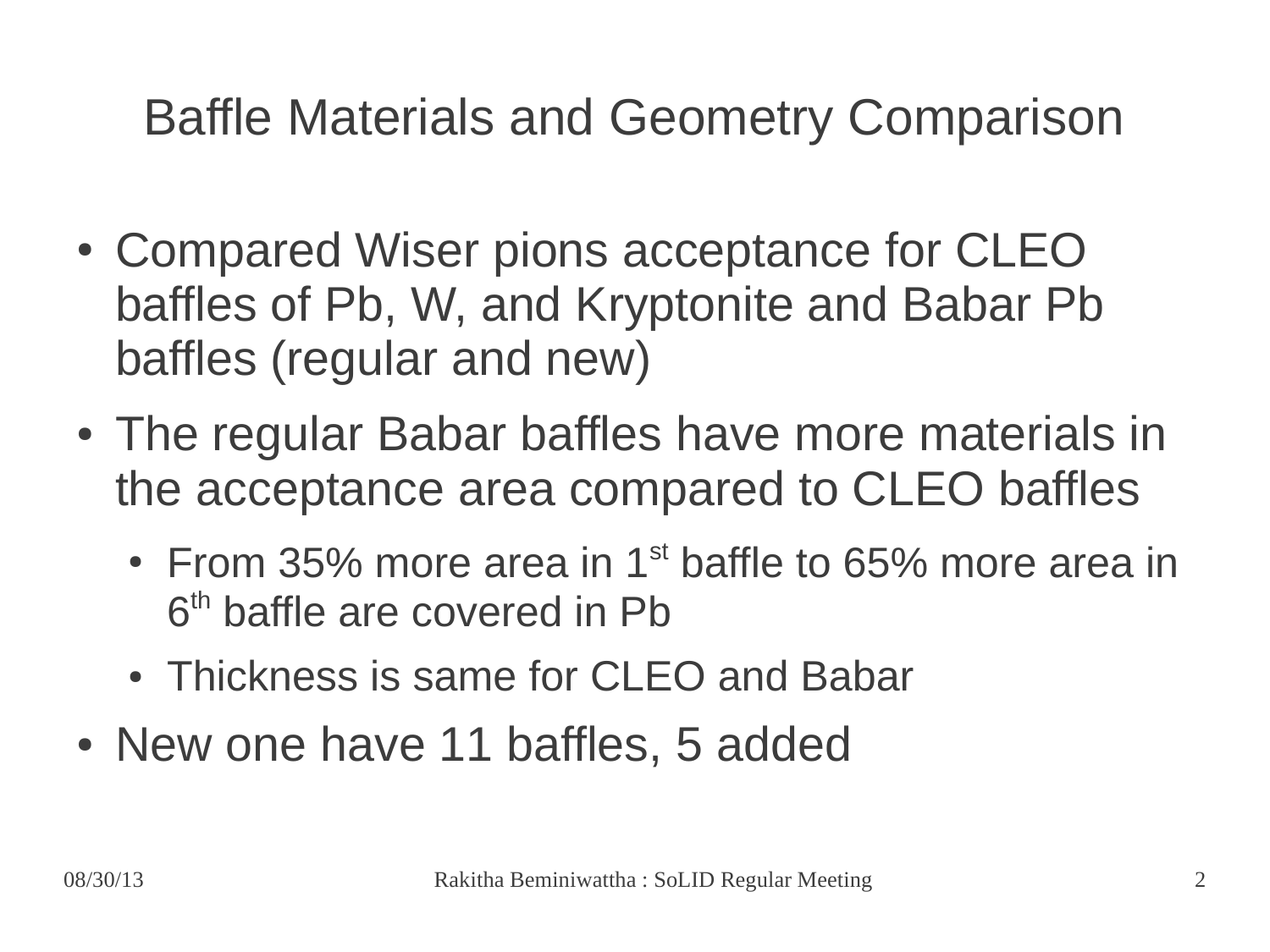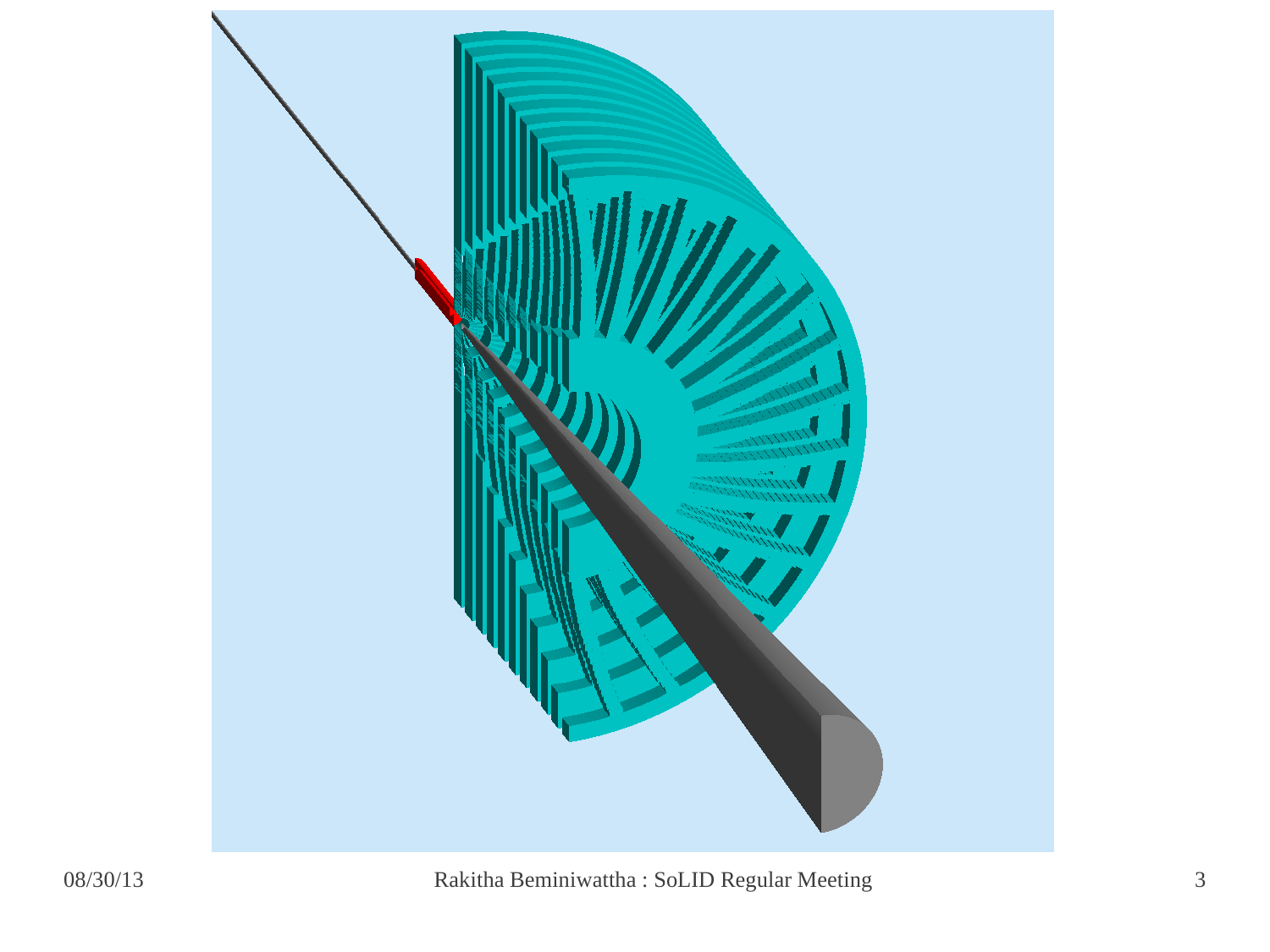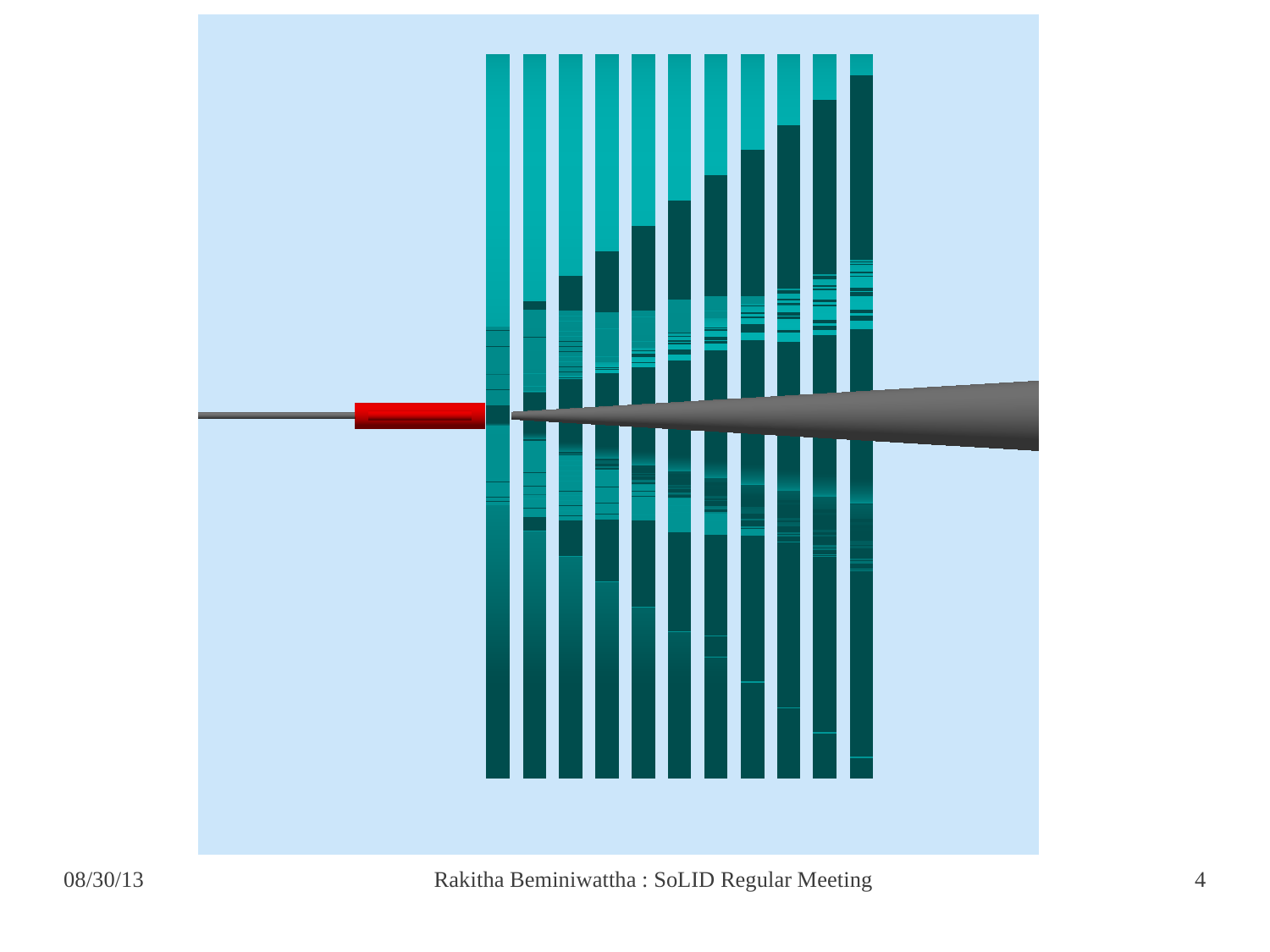### Pions Momentum at the Last GEM : Pb Baffles



 $\pi$ + at Last GEM with Lead Baffles (Pf<2 GeV)

π- at Last GEM with Lead Baffles (Pf<2 GeV)

08/30/13 Rakitha Beminiwattha : SoLID Regular Meeting 5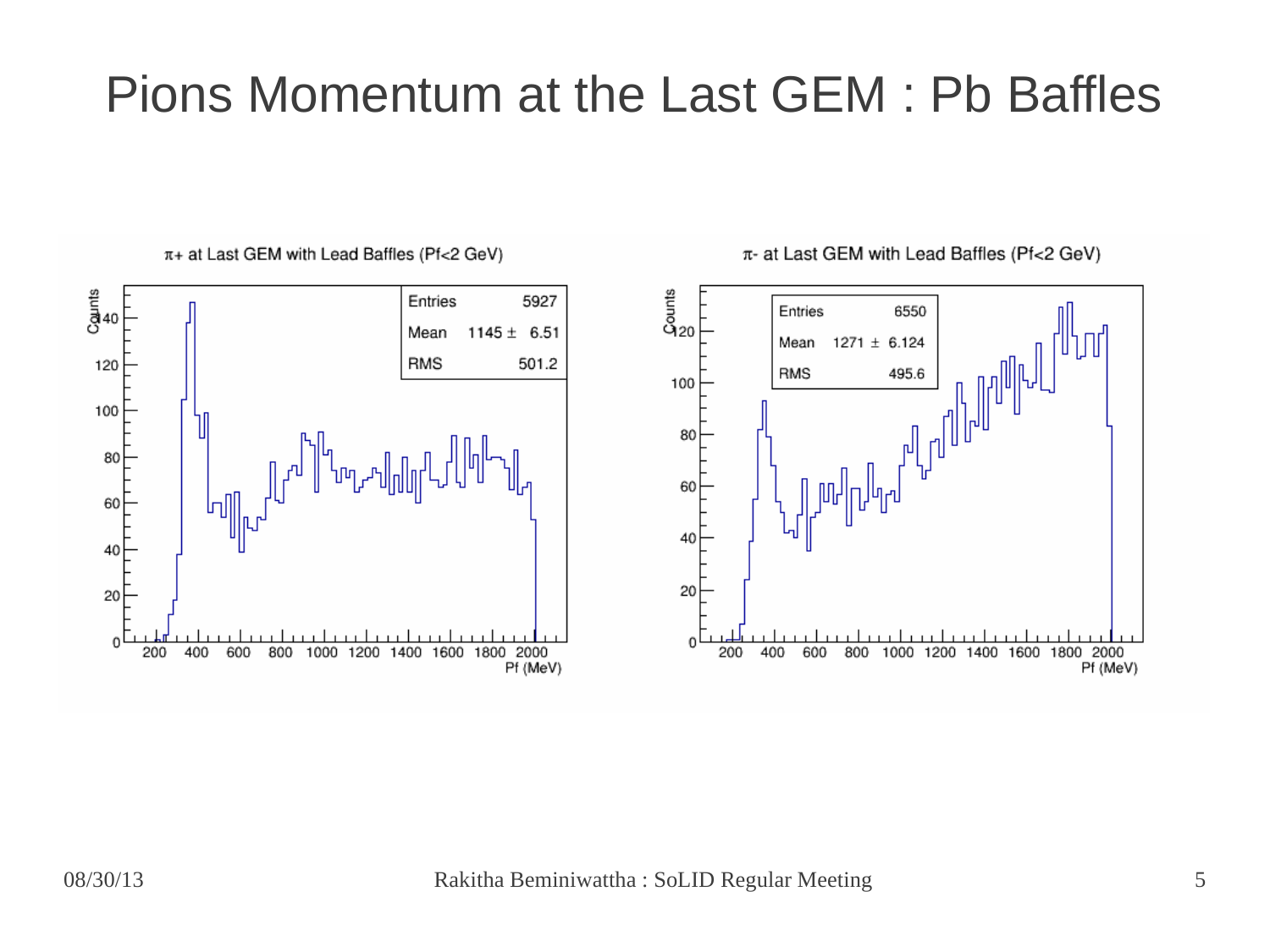### Pions Momentum at the Last GEM : W Baffles



π+ at Last GEM with Tungsten Baffles (Pf<2 GeV)

π- at Last GEM with Tungsten Baffles (Pf<2 GeV)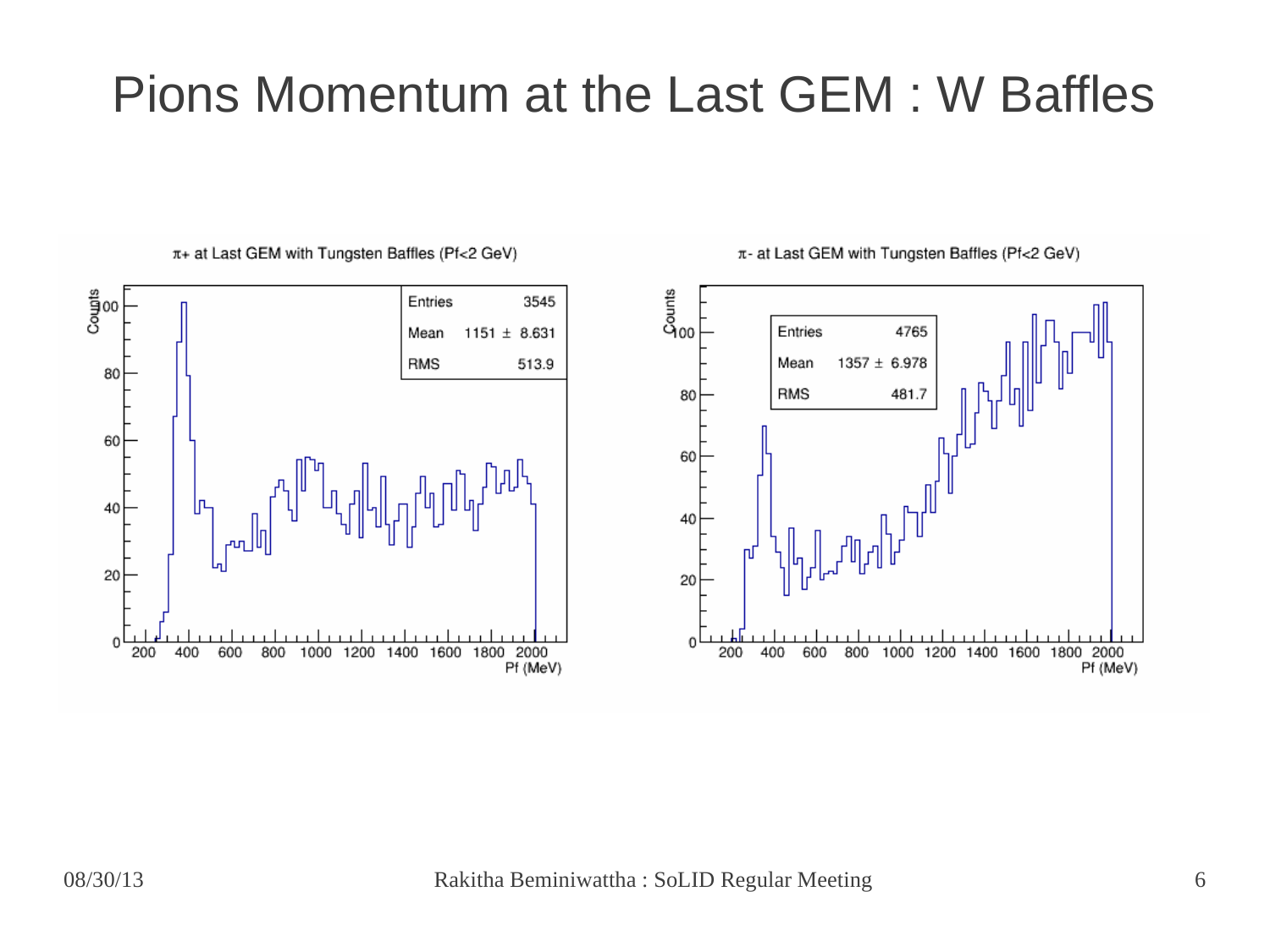## Pions Momentum at the Last GEM : Kryp. Baffles



π- at Last GEM with Krypto Baffles (Pf<2 GeV)

08/30/13 Rakitha Beminiwattha : SoLID Regular Meeting 7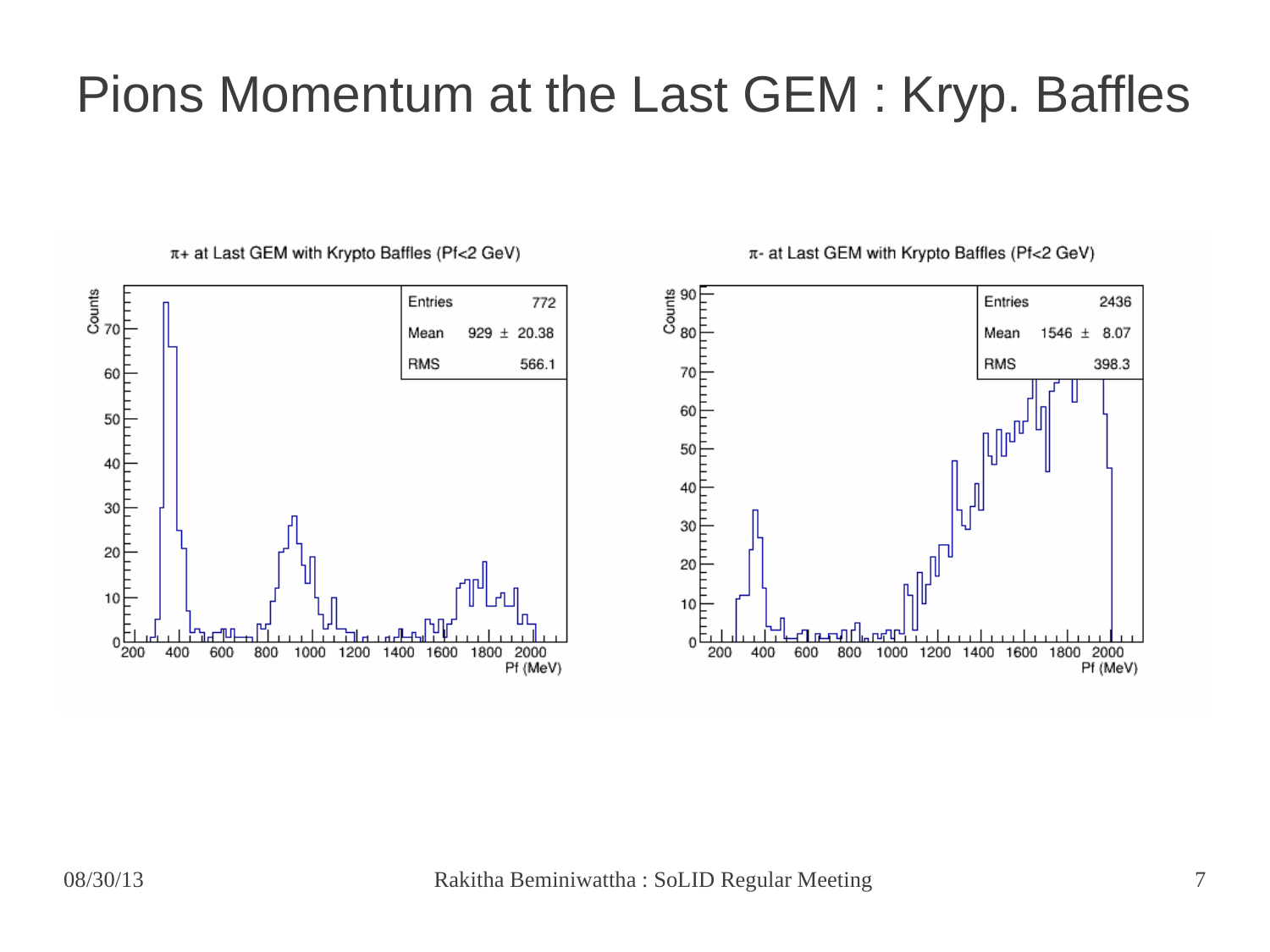## Pions Momentum at the Last GEM : Babar Pb Baffles



π- at Last GEM with Lead Babar Baffles (Pf<2 GeV)

08/30/13 Rakitha Beminiwattha : SoLID Regular Meeting 8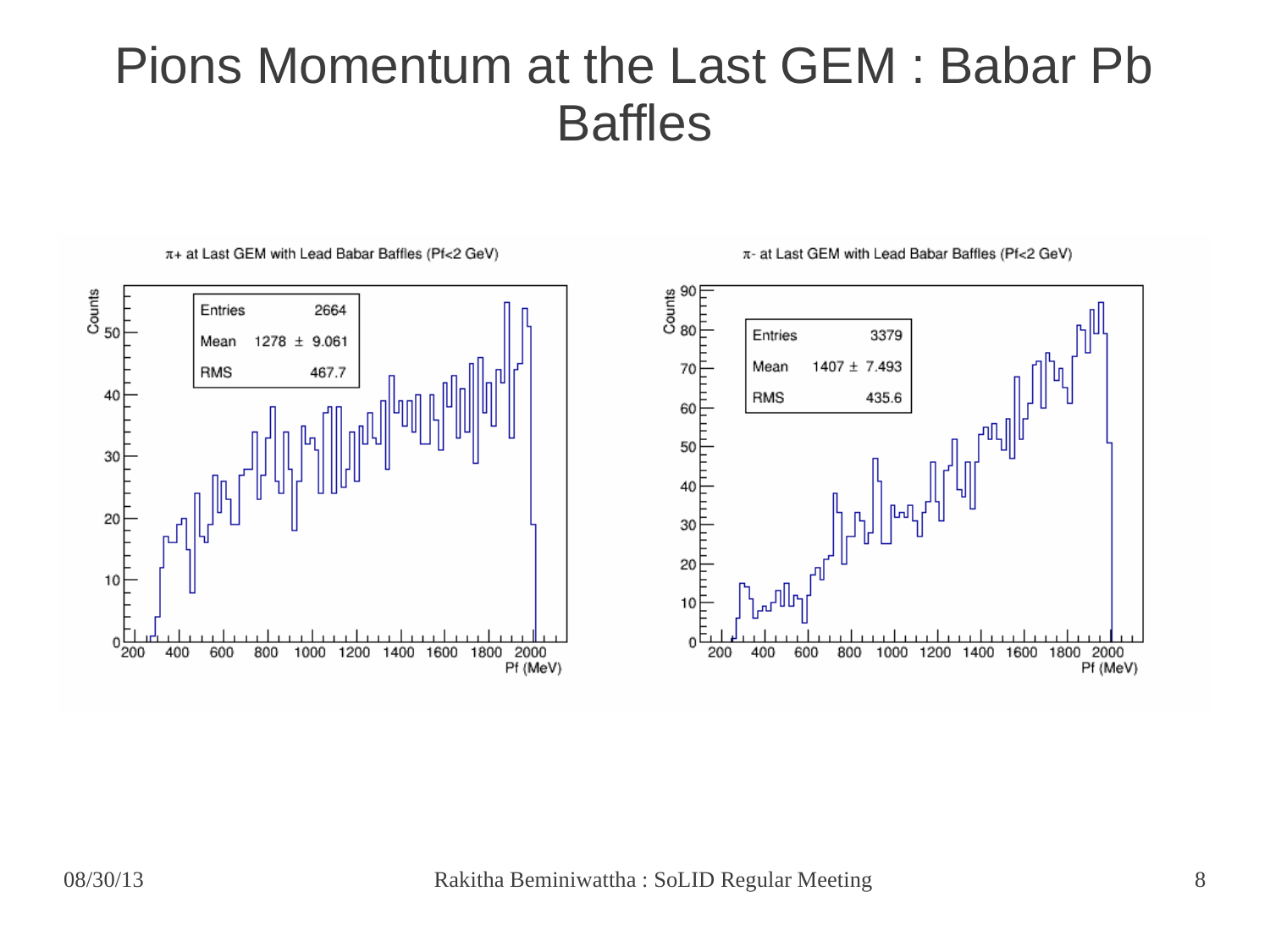### Pions Momentum at the Last GEM : New Babar Pb Baffles



π- at Last GEM with new Babar Baffles (Pf<2 GeV)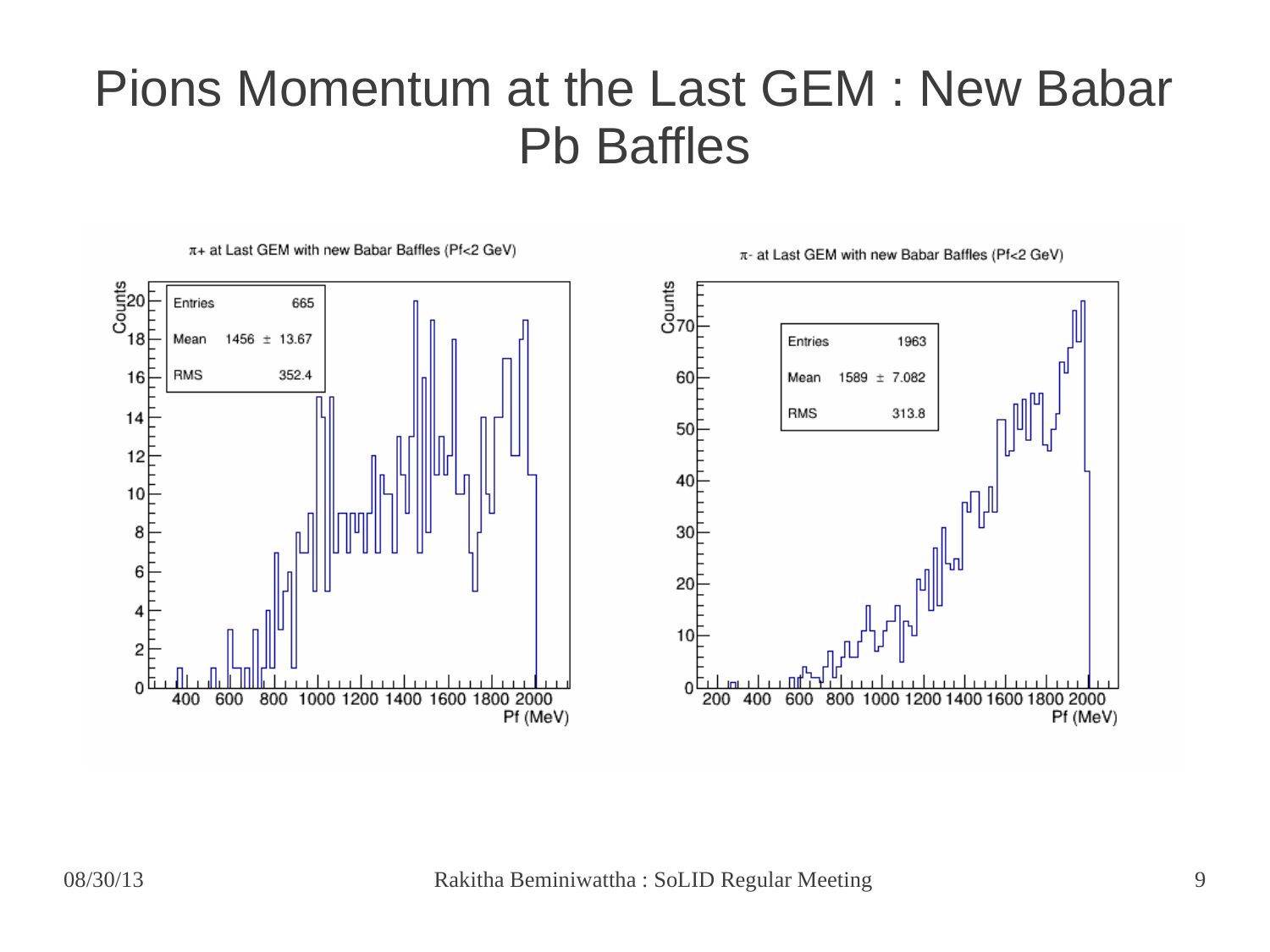# Pions Rate Summary

|        | Pi-Rate   |            |       |          |       |       |                                          |  |  |
|--------|-----------|------------|-------|----------|-------|-------|------------------------------------------|--|--|
|        | $Input^*$ | No Baffles | Lead  | Tungsten |       |       | Kryptonite   Babar Lead   New Babar Lead |  |  |
| (GeV)  | (GHz)     | (GHz)      | (GHz) | (GHz)    | (GHz) | (GHz) | (GHz)                                    |  |  |
| p0>0   | 80.60     | 26.94      | 6.35  | 3.56     | 0.82  | 2.76  | 0.71                                     |  |  |
| p0>0.3 | 48.60     | 22.45      | 6.02  | 3.28     | 0.70  | 2.61  | 0.71                                     |  |  |
| p0>1.0 | 8.60      | 2.54       | 1.42  | 1.01     | 0.38  | 0.84  | 0.47                                     |  |  |
| p0>2.0 | 1.20      | 0.17       | 0.15  | 0.11     | 0.05  | 0.12  | 0.07                                     |  |  |

| Pi+ Rate |       |                     |       |          |       |       |                                          |  |
|----------|-------|---------------------|-------|----------|-------|-------|------------------------------------------|--|
|          |       | Input*   No Baffles | Lead  | Tungsten |       |       | Kryptonite   Babar Lead   New Babar Lead |  |
| (GeV)    | (GHz) | (GHz)               | (GHz) | (GHz)    | (GHz) | (GHz) | (GHz)                                    |  |
| p0>0     | 81.80 | 26.36               | 7.51  | 4.46     | 1.33  | 3.28  | 0.33                                     |  |
| p0>0.3   | 49.10 | 22.23               | 7.40  | 4.40     | 1.33  | 3.26  | 0.33                                     |  |
| p0>1.0   | 8.60  | 2.48                | 1.18  | 0.64     | 0.02  | 0.70  | 0.20                                     |  |
| p0 > 2.0 | 1.30  | 0.15                | 0.12  | 0.06     | 0.00  | 0.07  | 0.02                                     |  |

\*Input pion rates for scattered angles from 10 to 60 deg from the Wiser input file

### **P0 is the momentum at the vertex**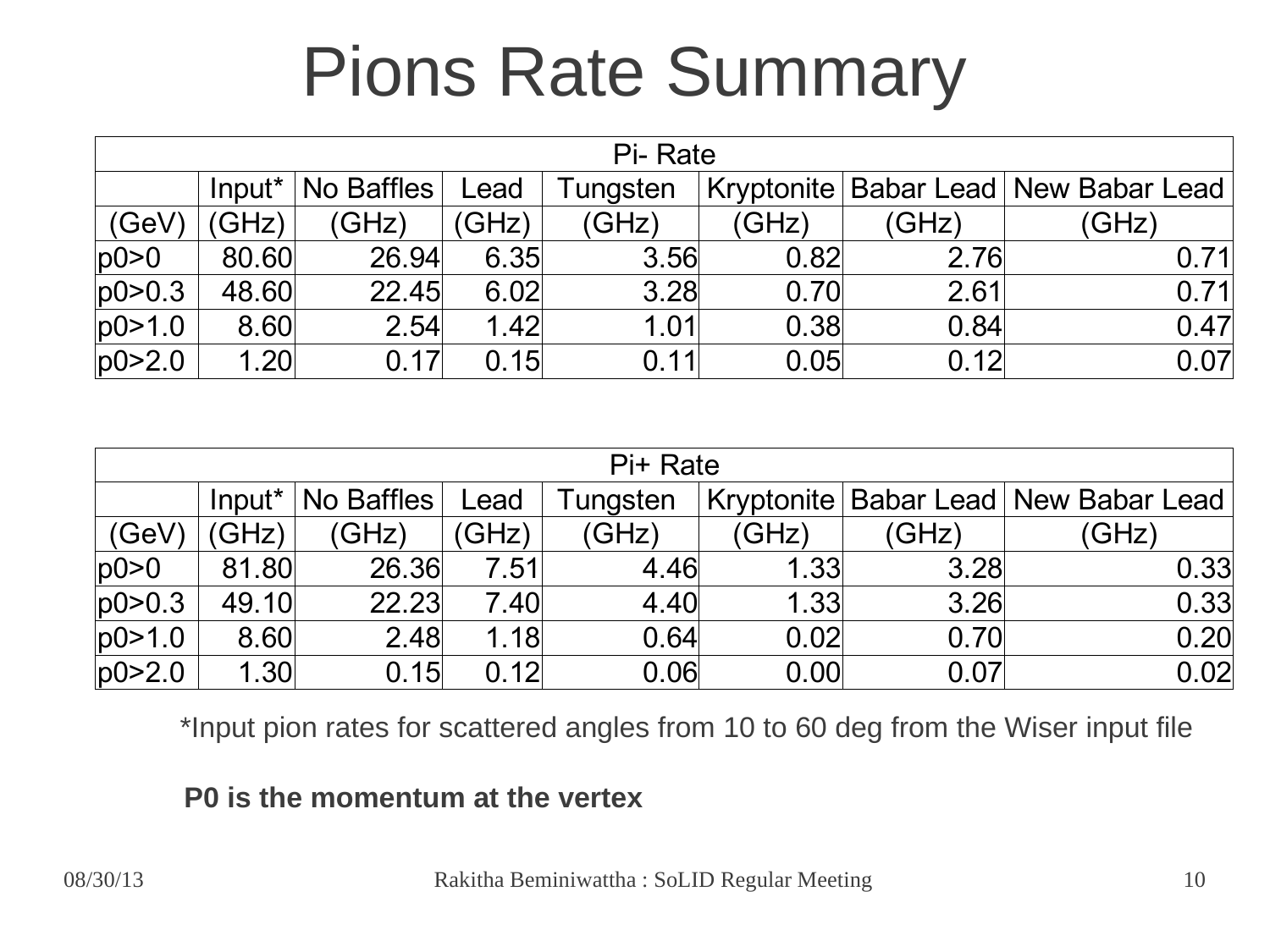### Pion Vertex Momentum vs Momentum at the Last GEM

- The rate is dependent on the parameter we used for the momentum cut
	- I used Momentum at the vertex
	- We can also use momentum at the GEM

|         | P at Vertex | <b>P</b> at Last GEM Difference |                |
|---------|-------------|---------------------------------|----------------|
| (GeV)   | (GHz)       | (GHz)                           | $\frac{10}{6}$ |
| P > 0   | 0.71        | 0.71                            | 0.00           |
| P > 0.3 | 0.71        | 0.59                            | 17.46          |
| P > 1.0 | 0.47        | 0.23                            | 50.78          |
| P > 2.0 |             | 0.05                            | 38 27          |

|         | Pi+ Rate    |                          |       |  |  |
|---------|-------------|--------------------------|-------|--|--|
|         | P at Vertex | P at Last GEM Difference |       |  |  |
| (GeV)   | (GHz)       | (GHz)                    | %     |  |  |
| P > 0   | 0.33        | 0.33                     | 0.00  |  |  |
| P > 0.3 | 0.33        | 0.25                     | 22.42 |  |  |
| P > 1.0 | 0.20        | 0.04                     | 81.64 |  |  |
| P > 2.0 | 0.019       | 0.002                    | 88.36 |  |  |

08/30/13 Rakitha Beminiwattha : SoLID Regular Meeting 11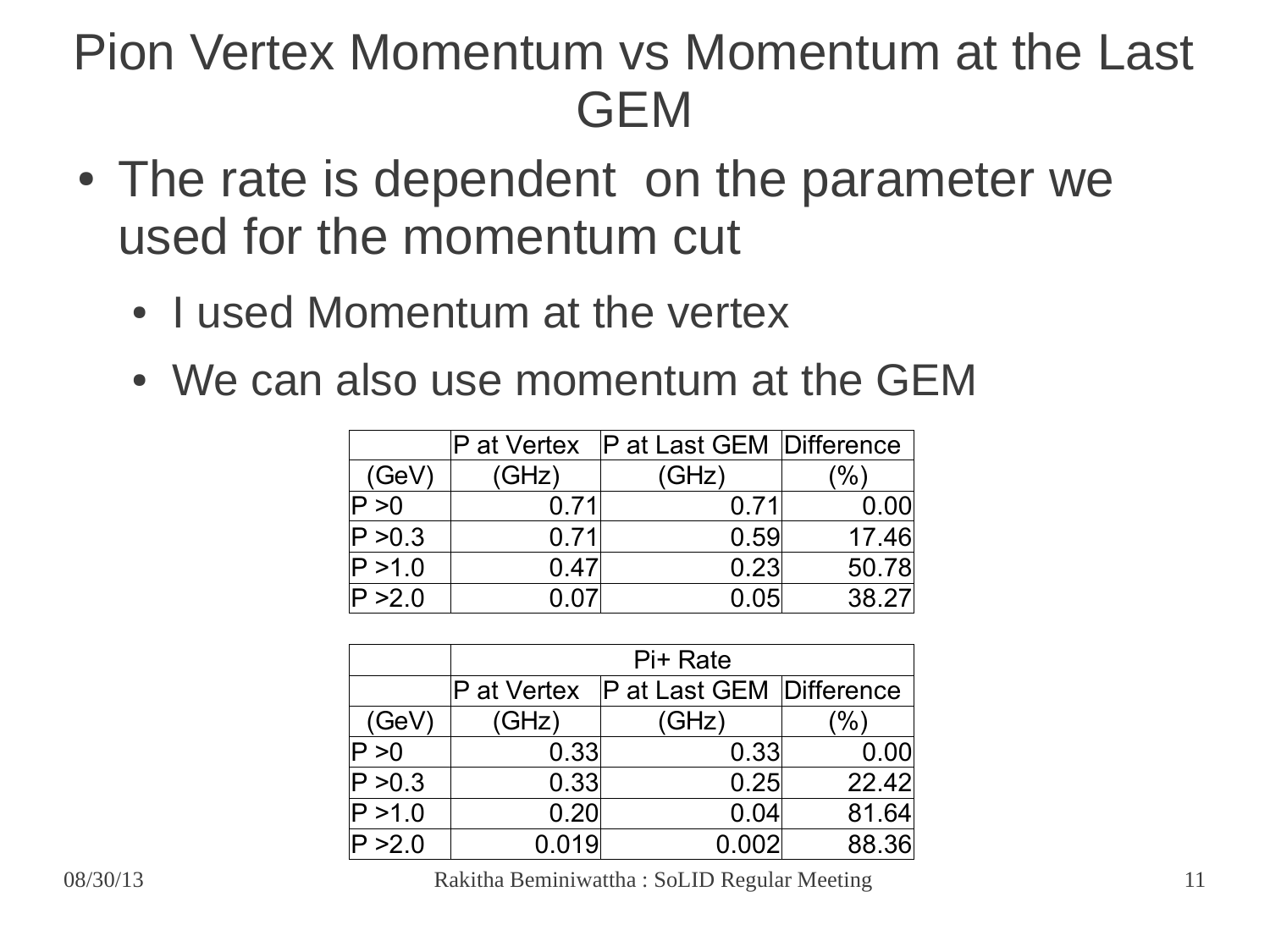# Secondary Pions : π+



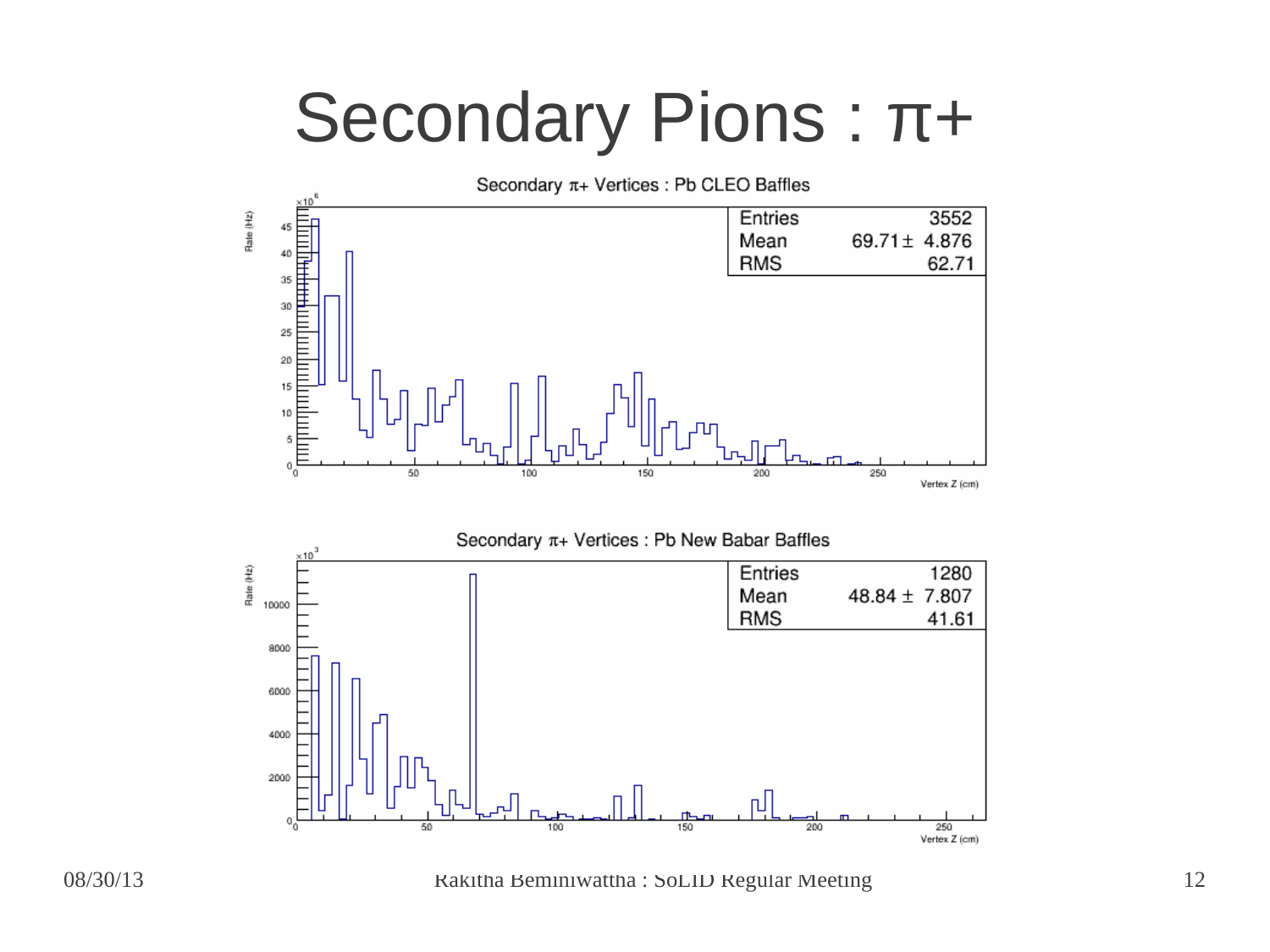# Secondary Pions : π-





08/30/13 Rakitha Beminiwattha : SoLID Regular Meeting 13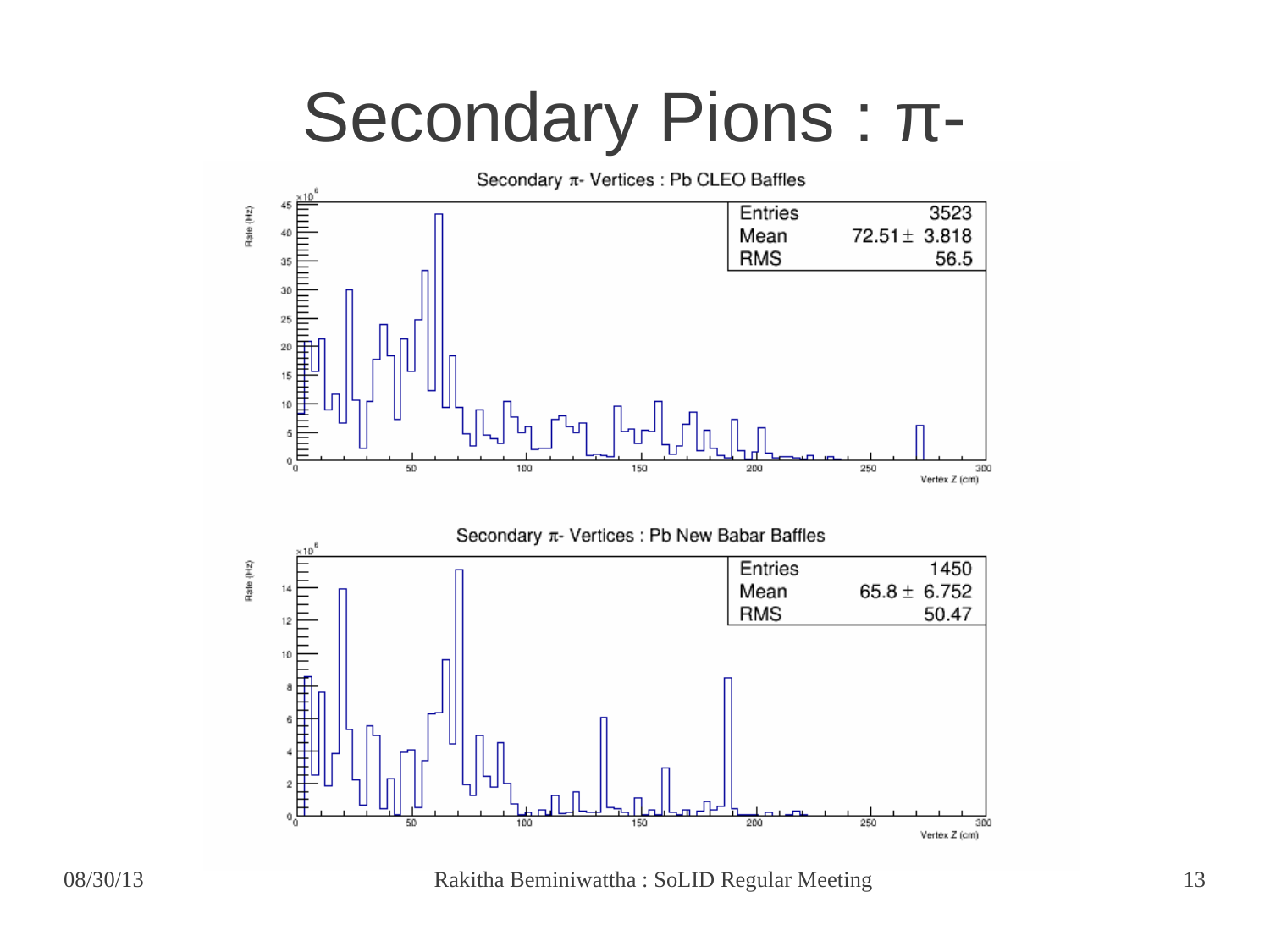# Primary vs. Secondary Pion Rates

Pi- And Cut on Final Momentum (Pf) at GEM Input | No Baffles | Lead  $(GHz)$  (GHz) (GHz) Counts (GHz) Counts pf>0 80.60 26.94 5.65 15261 0.55 10646 pf>0.3 48.60 22.45 3.94 14833 0.48 10622 pf>1.0 8.60 2.54 0.72 13004 0.21 10334 pf>2.0 1.20 0.17 0.06 9333 0.04 8779 Primary Pi- Rate at 50 uA New Babar Lead (GeV)

Secondary Pi- Rate at 50 uA

| ∣Pi-     |       |            |       | Cut on Final Momentum (Pf) at GEM |       |                       |  |
|----------|-------|------------|-------|-----------------------------------|-------|-----------------------|--|
|          | Input | No Baffles |       | Lead                              |       | <b>New Babar Lead</b> |  |
| (GeV)    | (GHz) | (GHz)      | (GHz) | Counts                            | (GHz) | Counts                |  |
| pf > 0   | 80.60 | 26.94      | 0.70  | 3523                              | 0.16  | 1450                  |  |
| pf > 0.3 | 48.60 | 22.45      | 0.43  | 2633                              | 0.10  | 1031                  |  |
| pf > 1.0 | 8.60  | 2.54       | 0.05  | 968                               | 0.02  | 468                   |  |
| pf > 2.0 | 1.20  | 0.17       | 0.003 | 380                               | 0.001 | 197                   |  |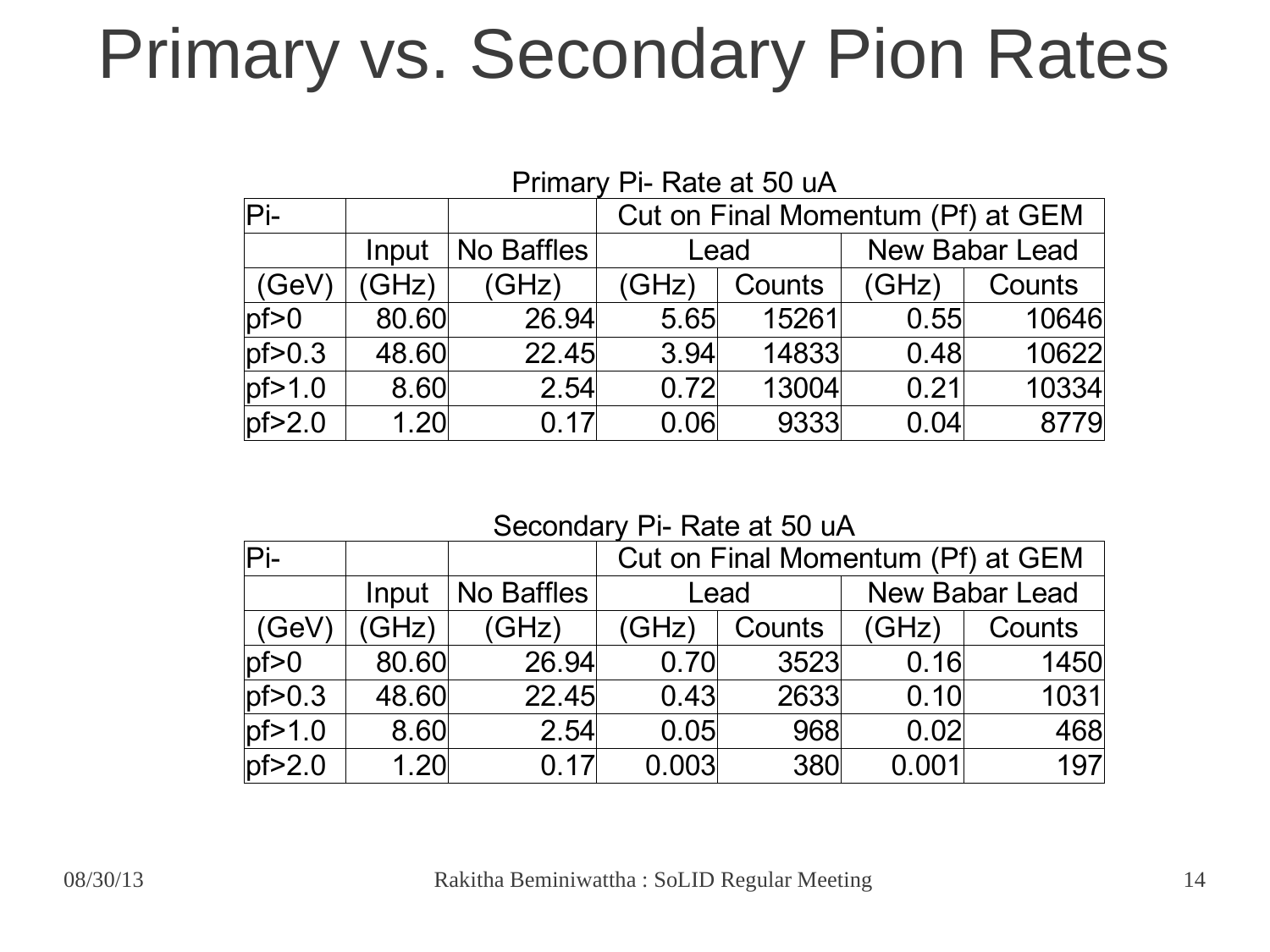# Primary vs. Secondary Pion Rates

Primary Pi+ Rate at 50 uA

| $ P +$   |       |            | Cut on Final Momentum (Pf) at GEM |               |                       |        |
|----------|-------|------------|-----------------------------------|---------------|-----------------------|--------|
|          | Input | No Baffles | Lead                              |               | <b>New Babar Lead</b> |        |
| (GeV)    | (GHz) | (GHz)      | (GHz)                             | <b>Counts</b> | (GHz)                 | Counts |
| pf>0     | 81.80 | 26.36      | 6.74                              | 11751         | 0.25                  | 1843   |
| pf>0.3   | 49.10 | 22.23      | 5.53                              | 11419         | 0.19                  | 1804   |
| pf > 1.0 | 8.60  | 2.48       | 0.42                              | 8927          | 0.03                  | 1525   |
| pf > 2.0 | 1.30  | 0.15       | 0.02                              | 6114          | 0.001                 | 1048   |

Secondary Pi+ Rate at 50 uA

| $ P +$   |       |            | Cut on Final Momentum (Pf) at GEM |        |                       |        |
|----------|-------|------------|-----------------------------------|--------|-----------------------|--------|
|          | Input | No Baffles | Lead                              |        | <b>New Babar Lead</b> |        |
| (GeV)    | (GHz) | (GHz)      | (GHz)                             | Counts | (GHz)                 | Counts |
| pf>0     | 81.80 | 26.36      | 0.77                              | 3552   | 0.08                  | 1280   |
| pf>0.3   | 49.10 | 22.23      | 0.50                              | 2789   | 0.06                  | 1114   |
| pf > 1.0 | 8.60  | 2.48       | 0.05                              | 1029   | 0.01                  | 499    |
| pf > 2.0 | 1.30  | 0.15       | 0.002                             | 399    | 0.001                 | 217    |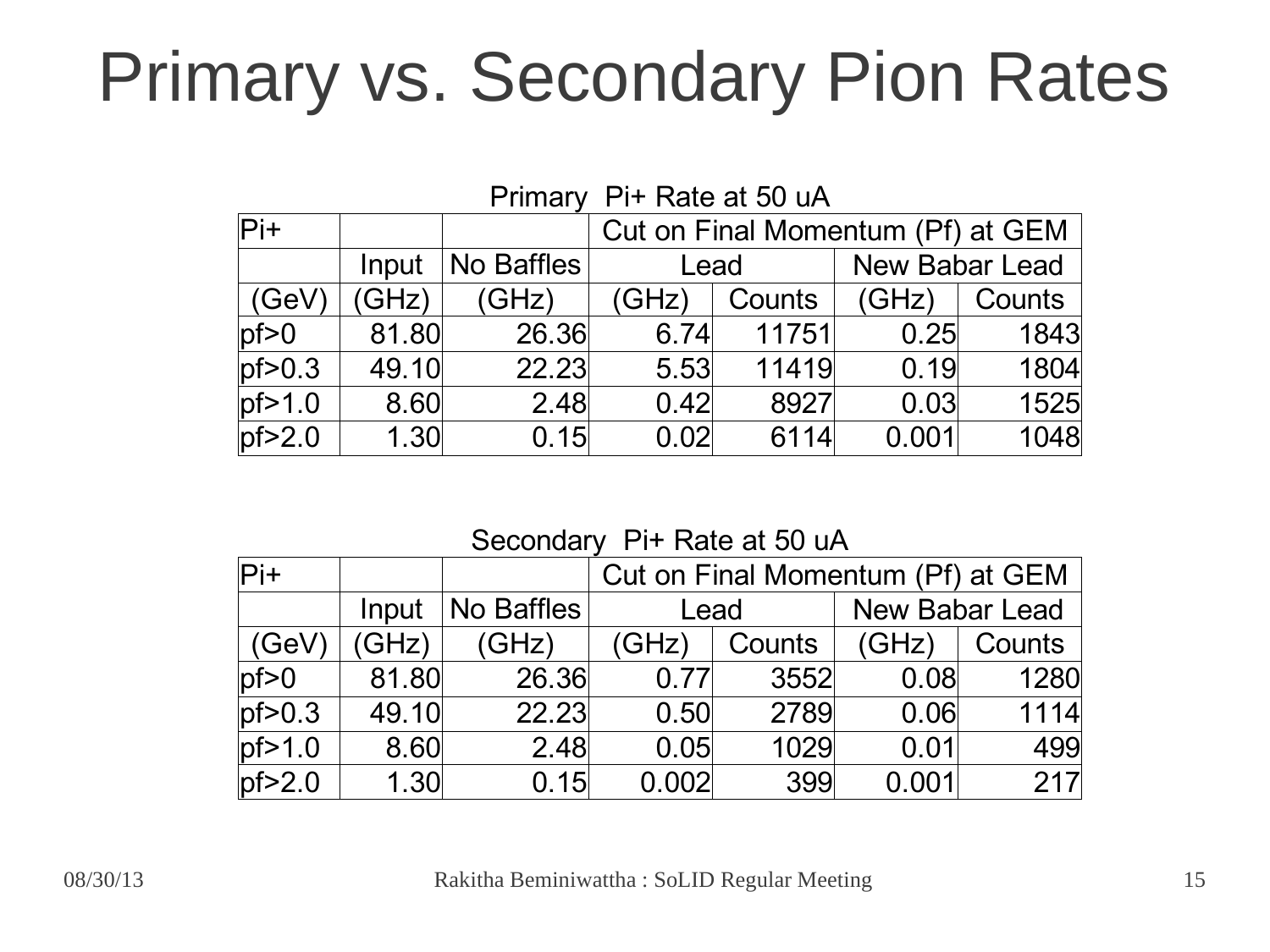# Pions Rate Summary

| Total Pi-Rate at 50 uA |       |            |                               |        |       |                                   |
|------------------------|-------|------------|-------------------------------|--------|-------|-----------------------------------|
| $ P $ -                |       |            |                               |        |       | Cut on Final Momentum (Pf) at GEM |
|                        | Input | No Baffles | <b>New Babar Lead</b><br>Lead |        |       |                                   |
| (GeV)                  | (GHz) | (GHz)      | (GHz)                         | Counts | (GHz) | Counts                            |
| pf>0                   | 80.60 | 26.94      | 6.35                          | 18784  | 0.71  | 12096                             |
| pf > 0.3               | 48.60 | 22.45      | 4.37                          | 17466  | 0.59  | 11653                             |
| pf > 1.0               | 8.60  | 2.54       | 0.77                          | 13972  | 0.23  | 10802                             |
| pf > 2.0               | 1.20  | 0.17       | 0.06                          | 9713   | 0.05  | 8976                              |

Total Pi+ Rate at 50 uA

| P        |       |            | Cut on Final Momentum (Pf) at GEM |        |       |                       |
|----------|-------|------------|-----------------------------------|--------|-------|-----------------------|
|          | Input | No Baffles |                                   | Lead   |       | <b>New Babar Lead</b> |
| (GeV)    | (GHz) | (GHz)      | (GHz)                             | Counts | (GHz) | Counts                |
| pf>0     | 81.80 | 26.36      | 7.51                              | 15303  | 0.33  | 3123                  |
| pf > 0.3 | 49.10 | 22.23      | 6.03                              | 14208  | 0.25  | 2918                  |
| pf > 1.0 | 8.60  | 2.48       | 0.47                              | 9956   | 0.04  | 2024                  |
| pf > 2.0 | 1.30  | 0.15       | 0.02                              | 6513   | 0.002 | 1265                  |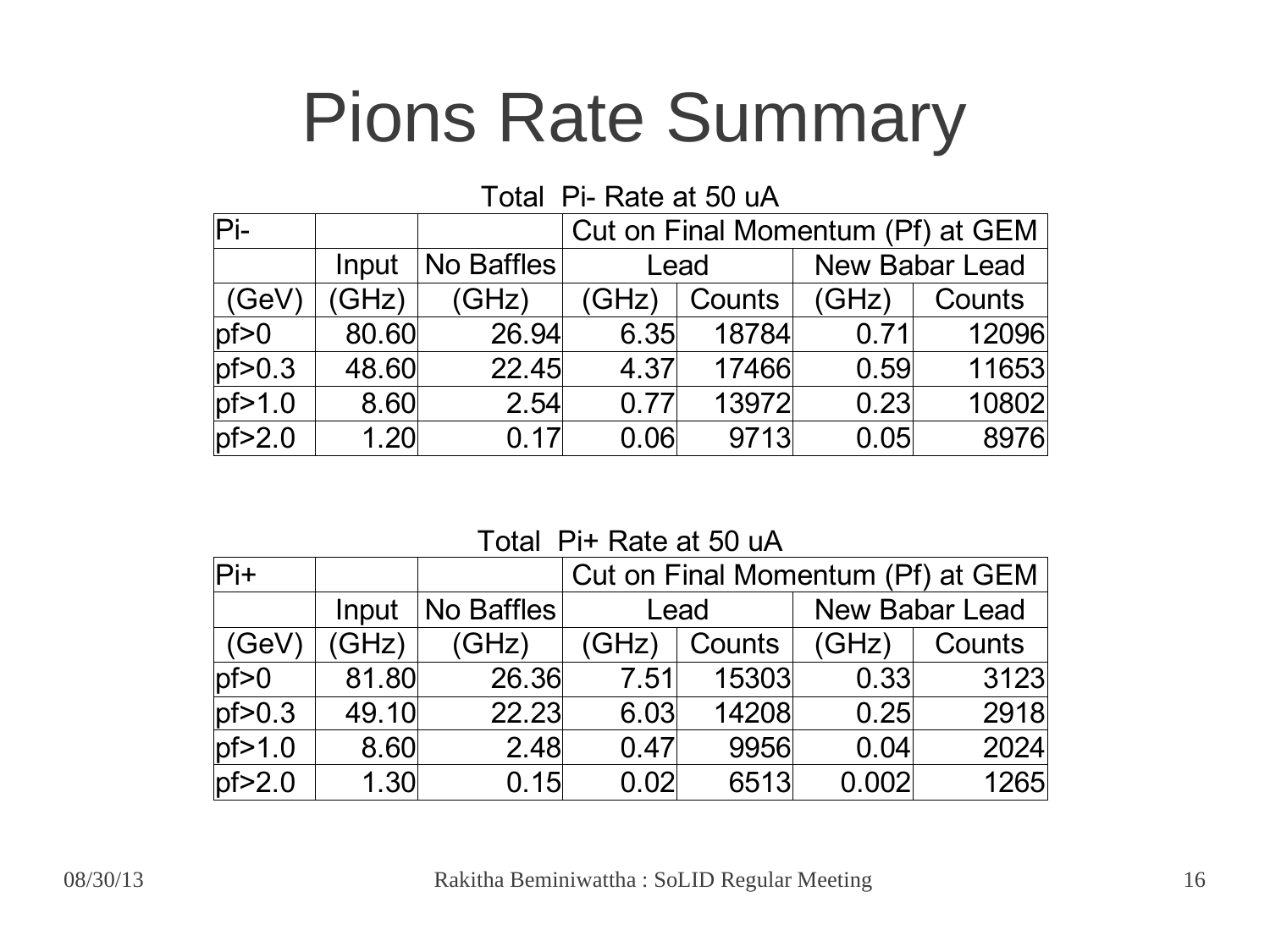# Wiser Input

### Input 1x10<sup>6</sup> Pions for simulations

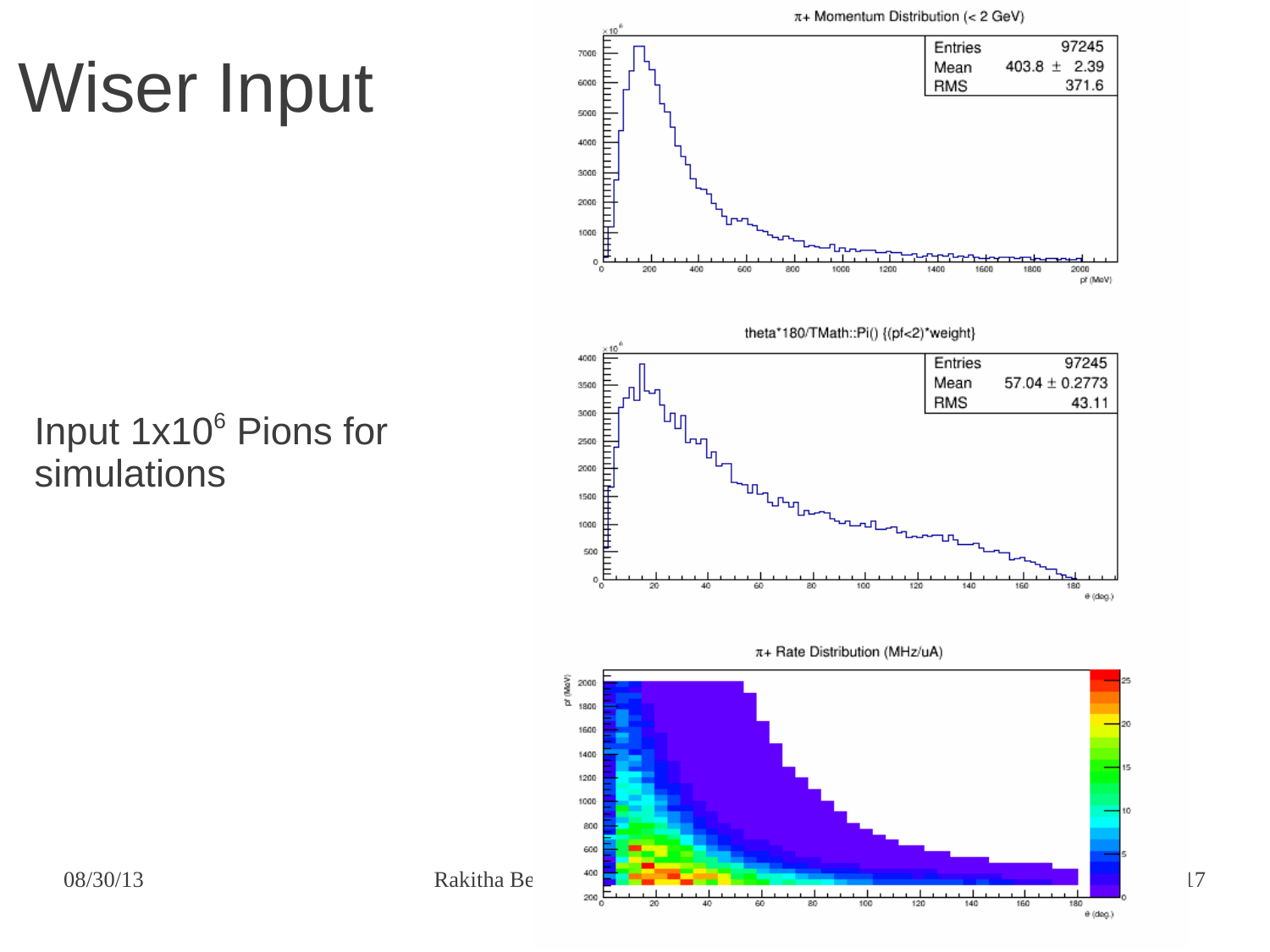- 11 GeV electrons incident on the LD2 target
- Incident  $10 \times 10^6$  electrons
- Simulation with no baffles and magnetic field
	- GEMs are included
- A disk detector at the upstream face of the frist baffle detects hits
	- Detector inner/out radii are same as  $1<sup>st</sup>$  baffle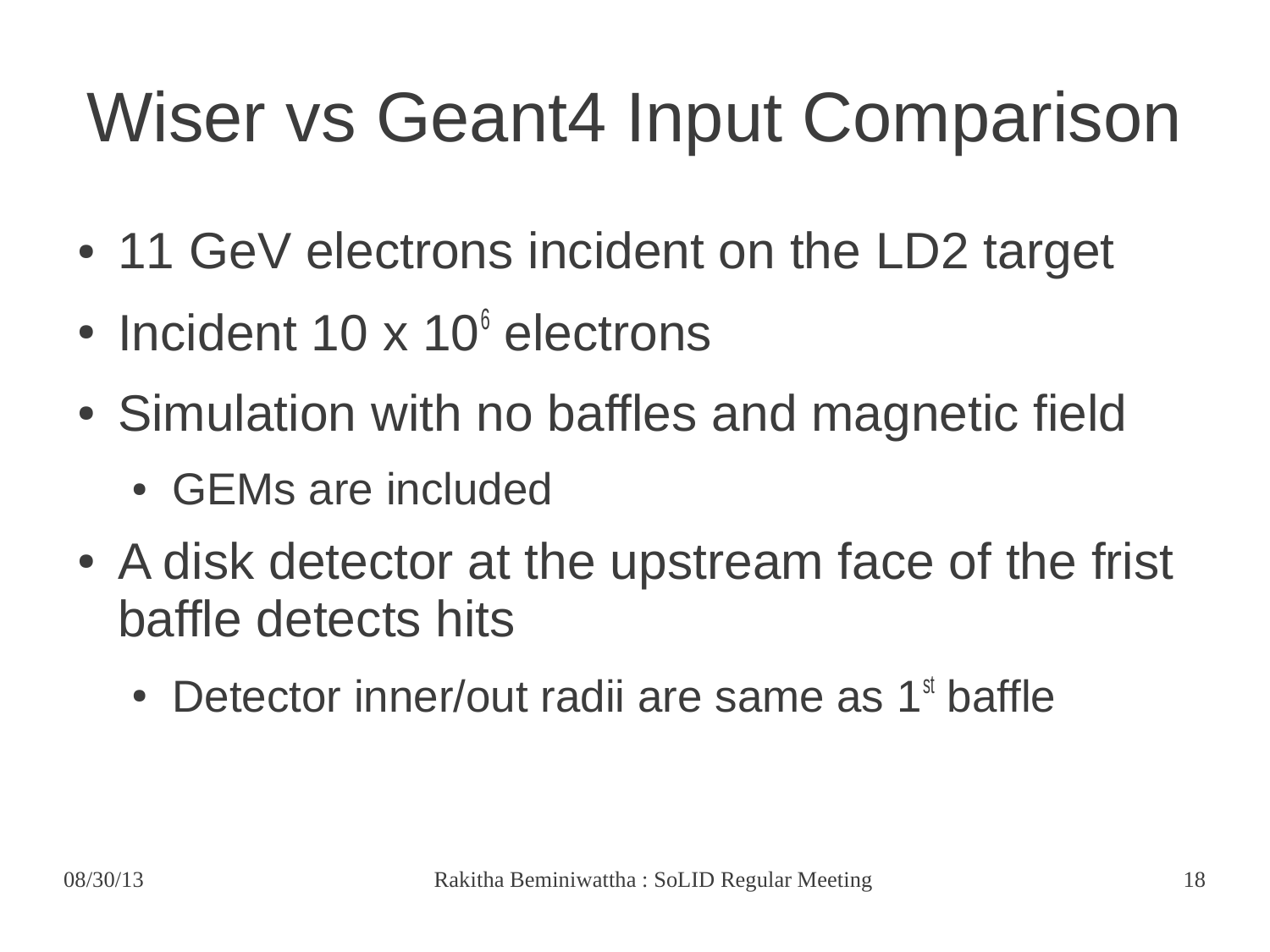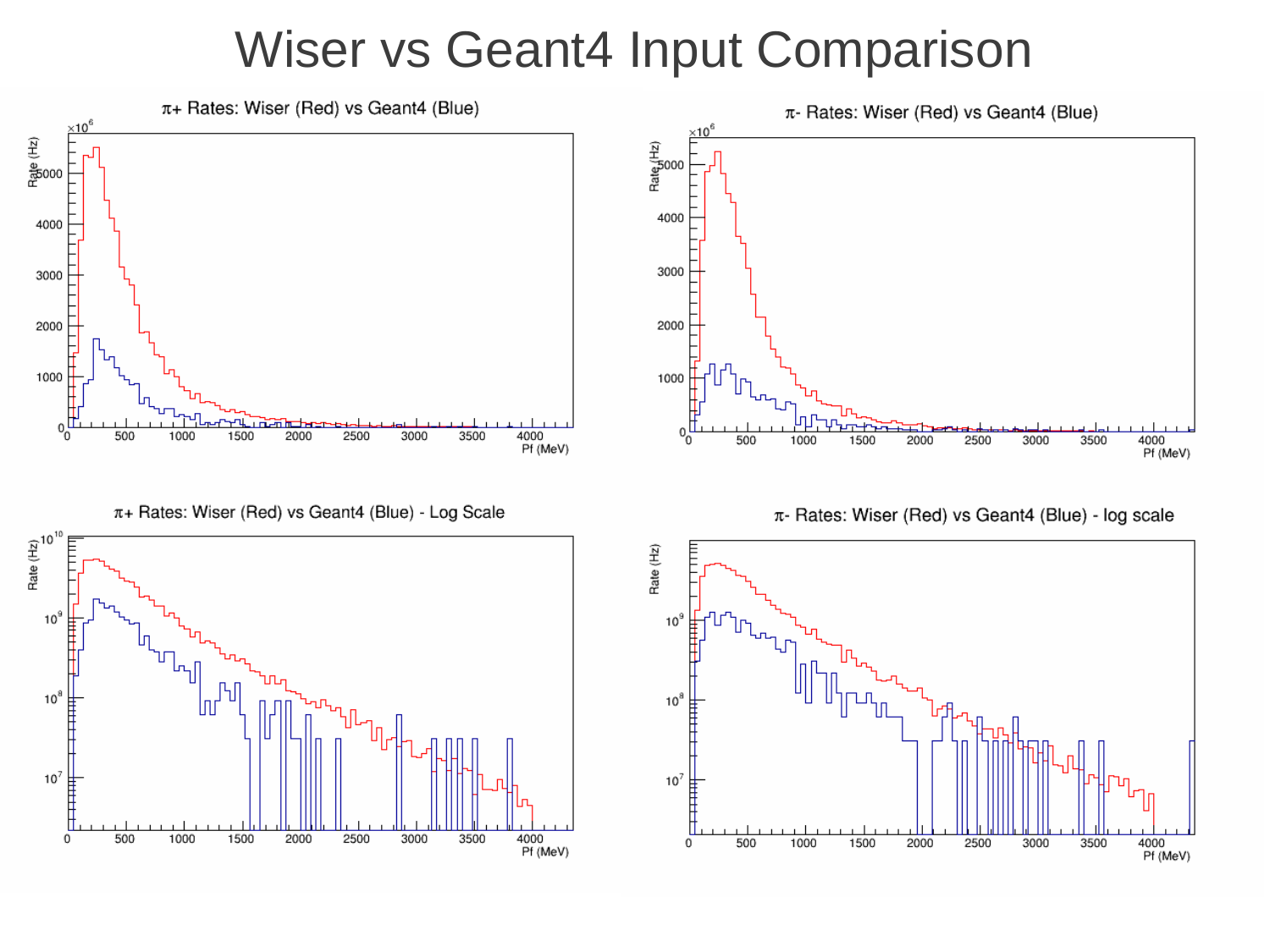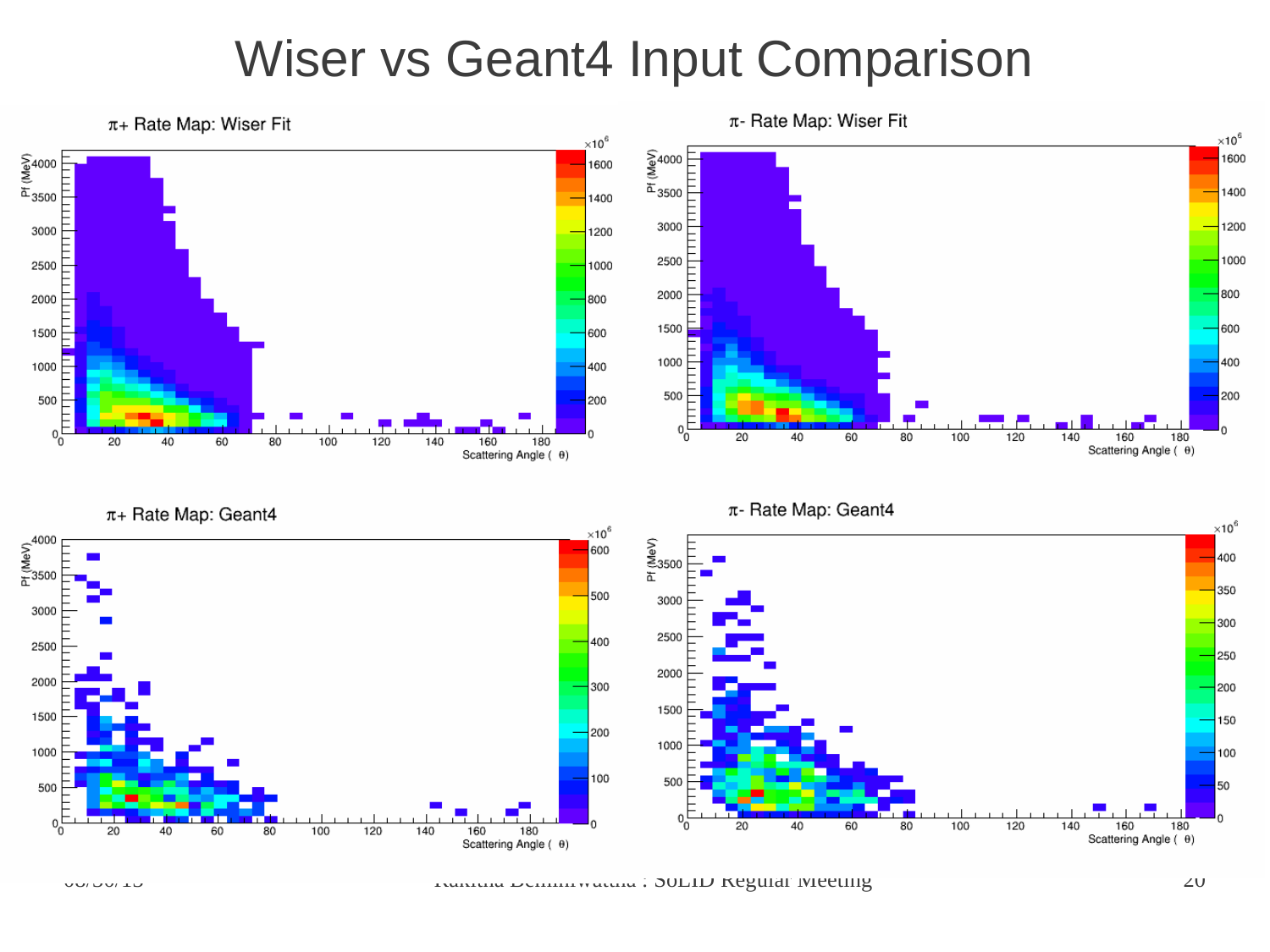### Rates from Geant 4 and Wiser generators

|          | Pi-           |       |       |
|----------|---------------|-------|-------|
|          | Geant 4 Wiser |       | Ratio |
| (GeV)    | (GHz)         | (GHz) |       |
| pf > 0   | 18.75         | 69.62 | 3.71  |
| pf > 0.3 | 13.75         | 45.28 | 3.29  |
| pf > 1.0 | 3.14          | 9.15  | 2.91  |
| p52.0    | 0.72          | 1.58  | 2.20  |

|          | $Pi+$         |       |       |
|----------|---------------|-------|-------|
|          | Geant 4 Wiser |       | Ratio |
| (GeV)    | (GHz)         | (GHz) |       |
| pf>0     | 18.75         | 71.35 | 3.80  |
| pf > 0.3 | 13.31         | 45.44 | 3.41  |
| pf>1.0   | 2.36          | 9.04  | 3.82  |
| pf > 2.0 | 0.37          | 1.60  | 4.29  |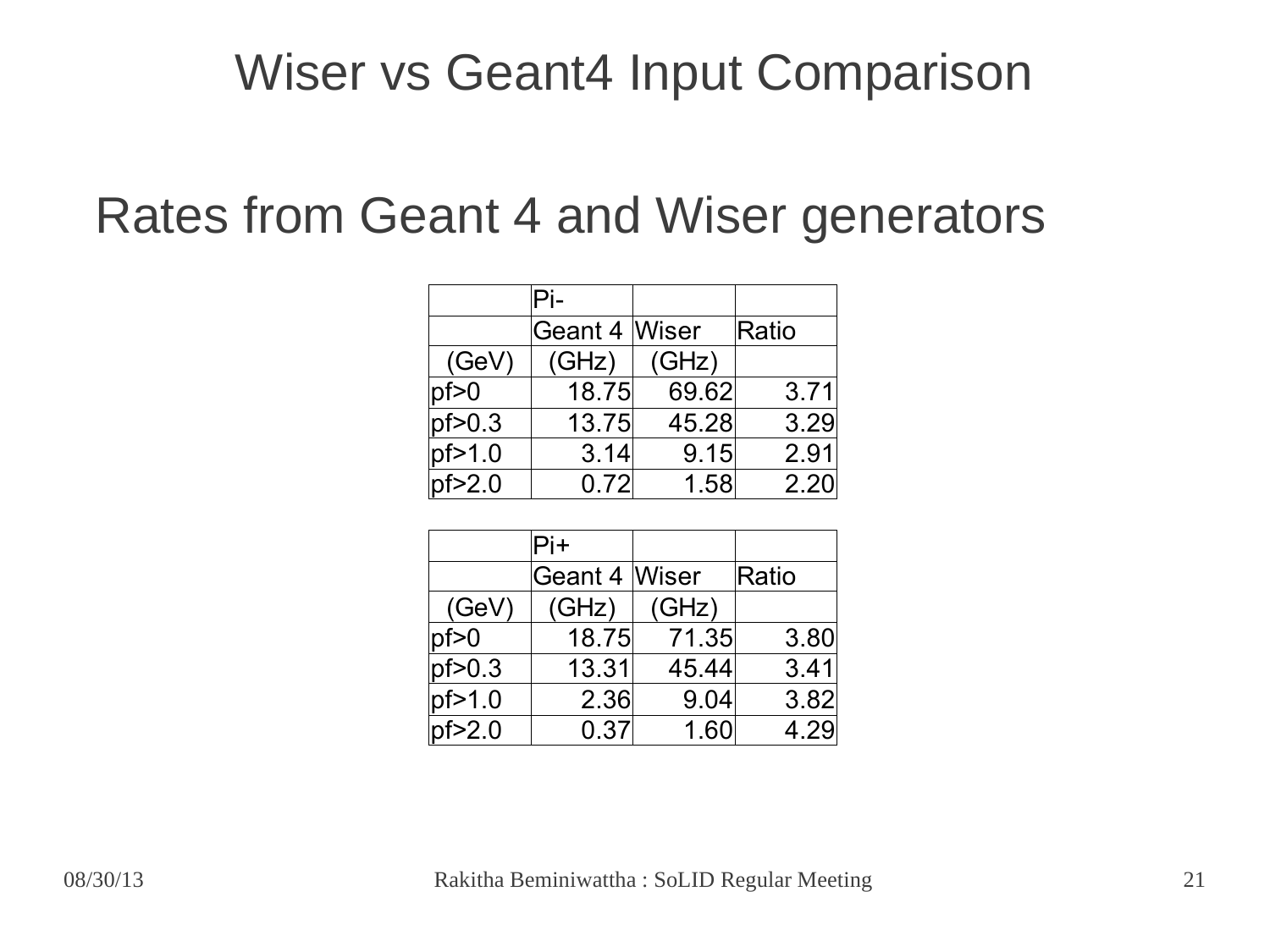# Supplementary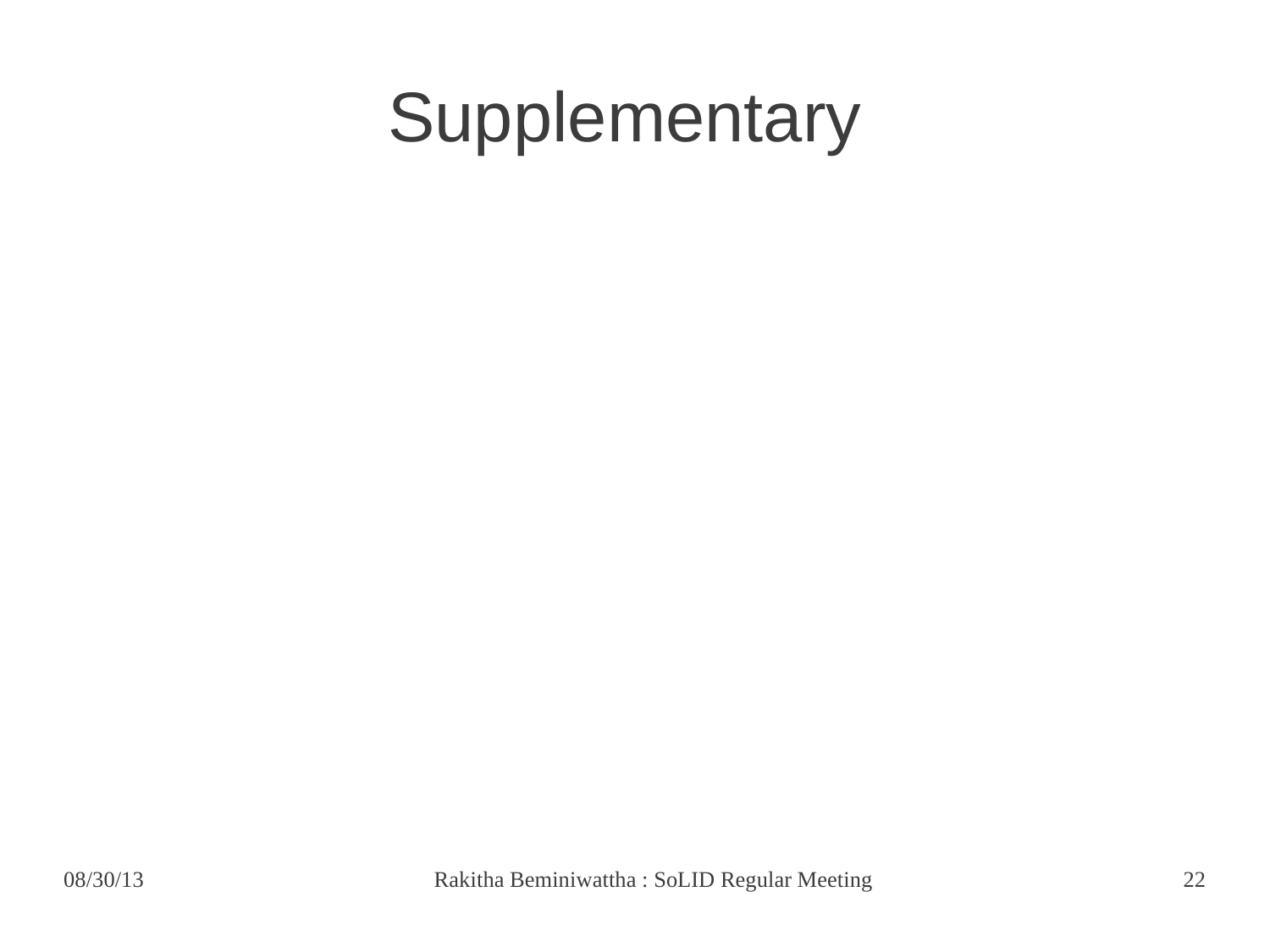# Secondary Pions : π+

Secondary  $\pi$ + Vertices : Pb CLEO Baffles



Secondary  $\pi$ - Vertices : Pb New Babar Baffles

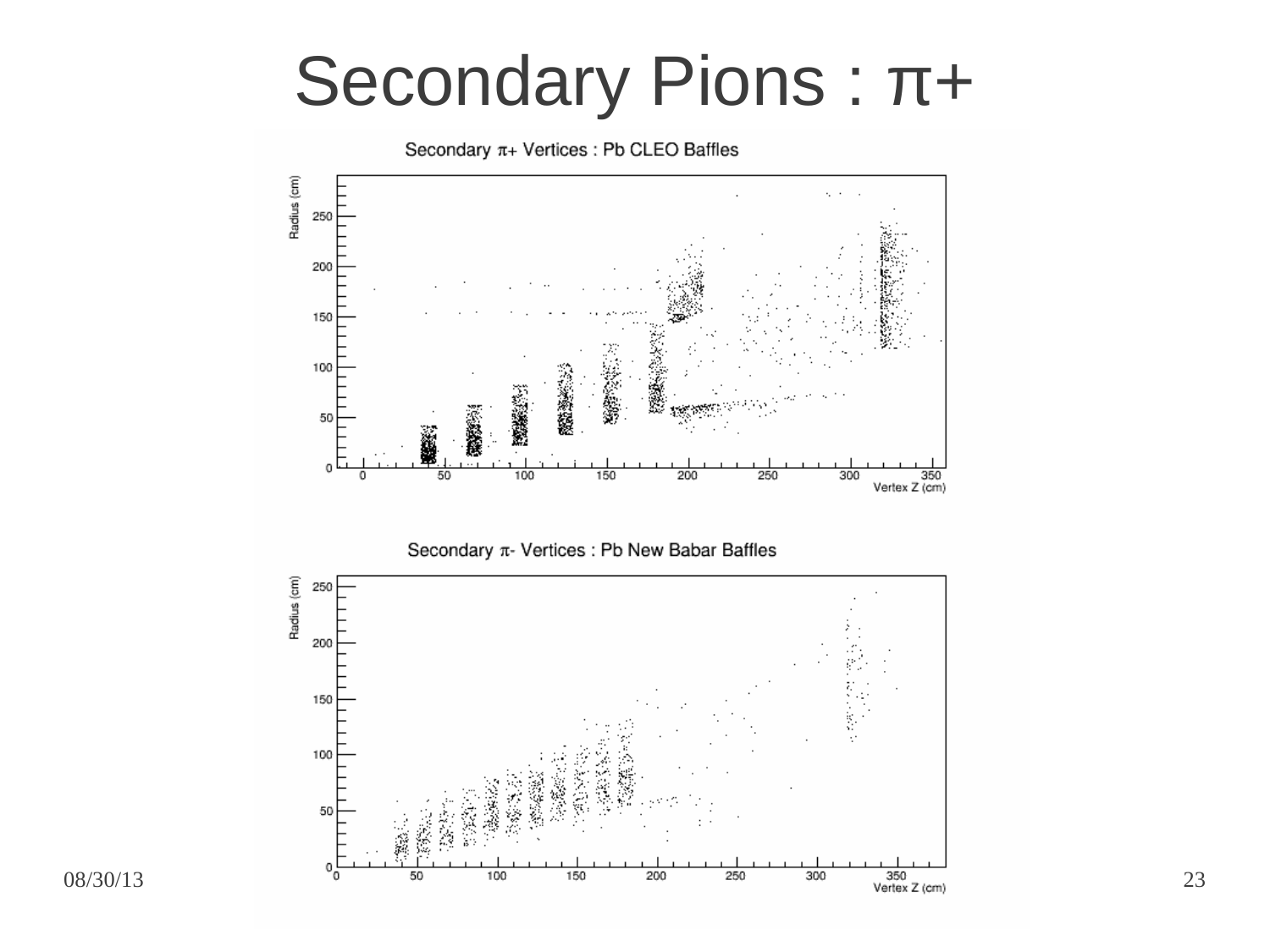# Secondary Pions : π-

Secondary  $\pi$ - Vertices : Pb CLEO Baffles





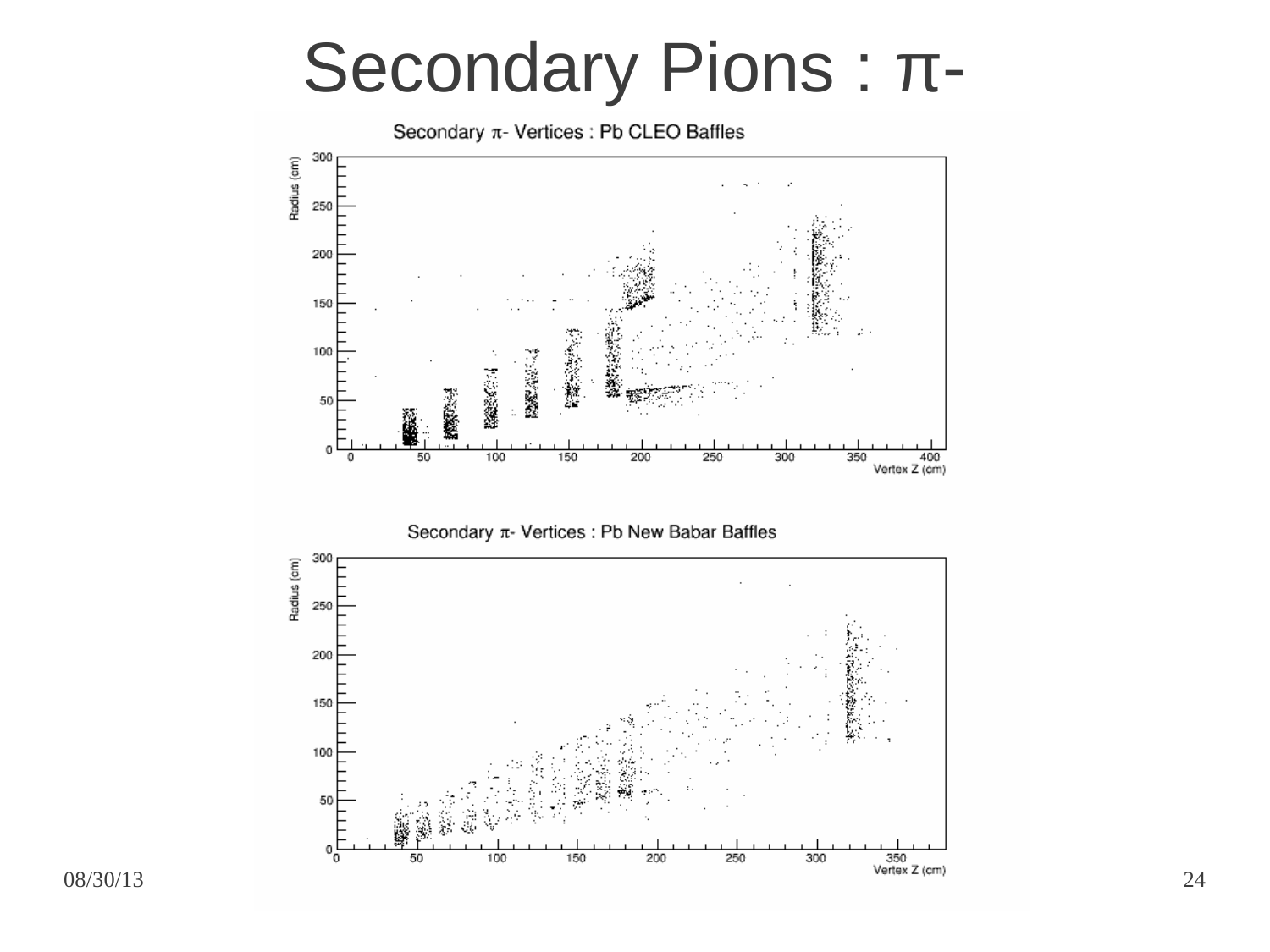# Pions Acceptance at the Last GEM : Pb Baffles



π- at Last GEM with Lead Baffles (Pf<2 GeV)

Acceptance = Hits at Last GEM  $*$  100 / Total Pions input for (0 <  $\theta$  < 60)

08/30/13 Rakitha Beminiwattha : SoLID Regular Meeting 25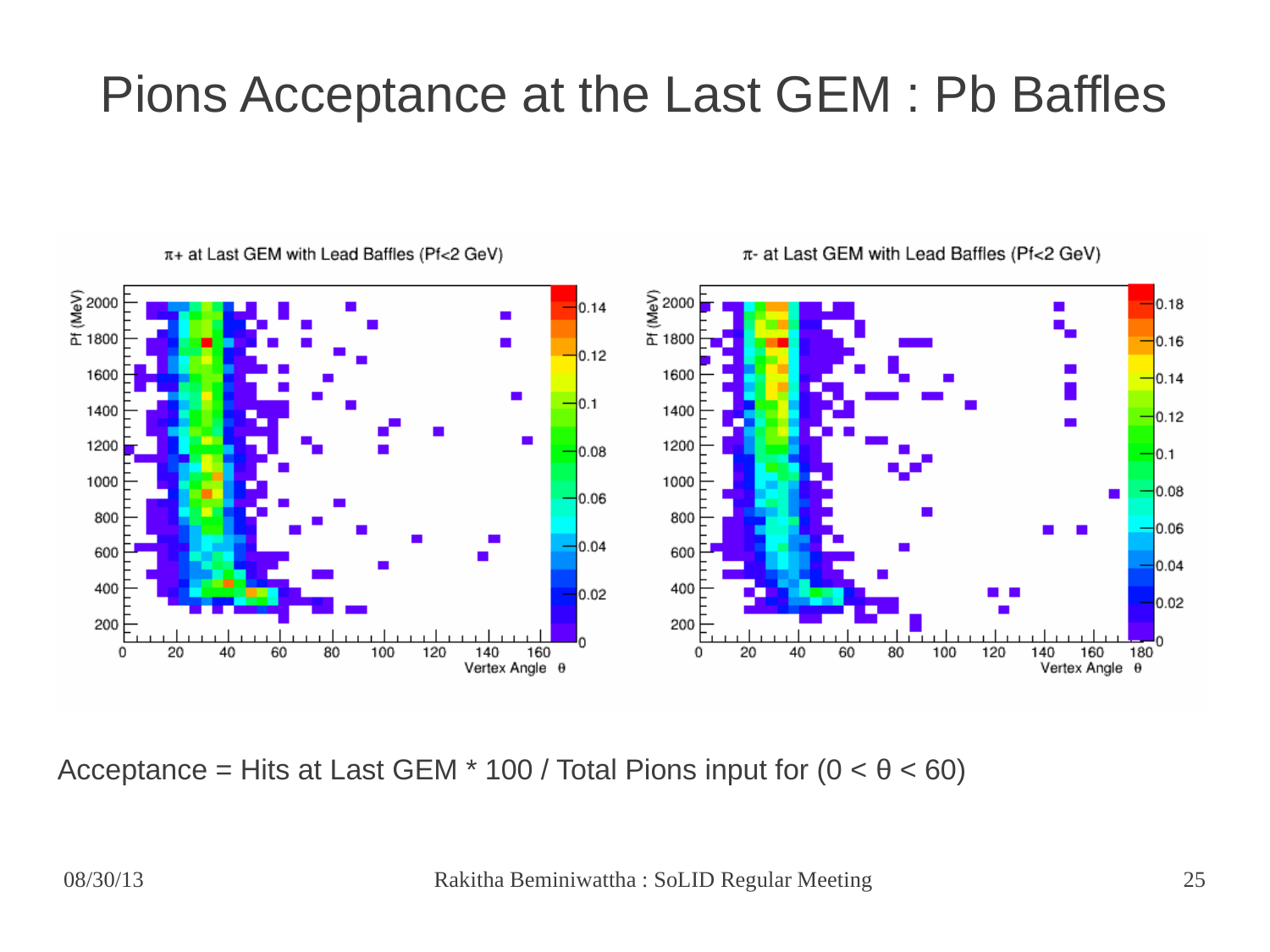## Pions Acceptance at the Last GEM : W Baffles

 $|0.1$  $\frac{2000}{2}$ <br> $\frac{2000}{4}$  $-0.08$ 1600 1400  $0.06$ 1200 1000  $-0.04$ 800 600  $0.02$ 400 200 100  $\Omega$ 20 40 60 80 120 140 160 Vertex Angle  $\theta$ 

π+ at Last GEM with Tungsten Baffles (Pf<2 GeV)



π- at Last GEM with Tungsten Baffles (Pf<2 GeV)

08/30/13 Rakitha Beminiwattha : SoLID Regular Meeting 26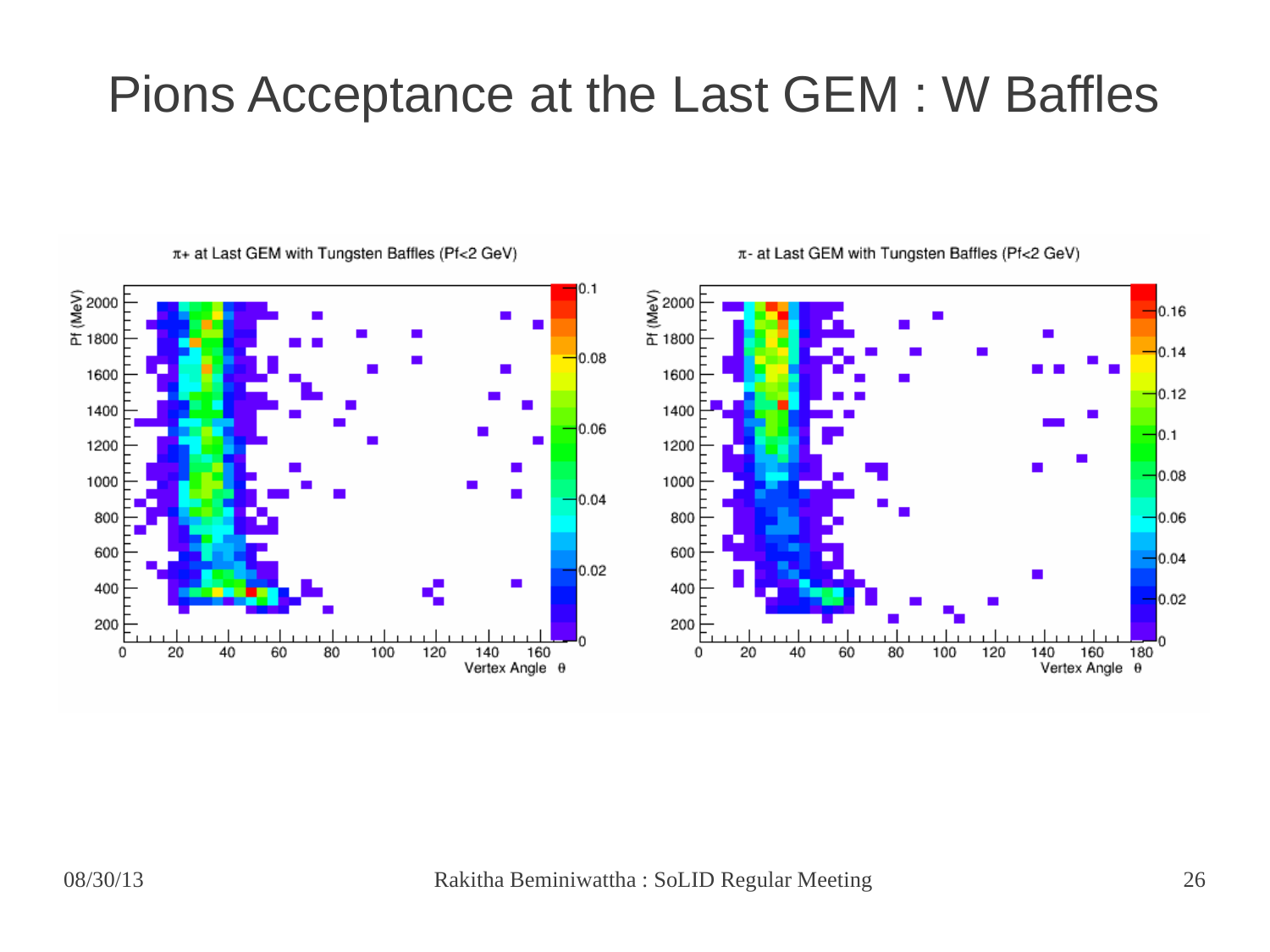# Pions Acceptance at the Last GEM : Kryp. Baffles



π+ at Last GEM with Krypto Baffles (Pf<2 GeV)

08/30/13 Rakitha Beminiwattha : SoLID Regular Meeting 27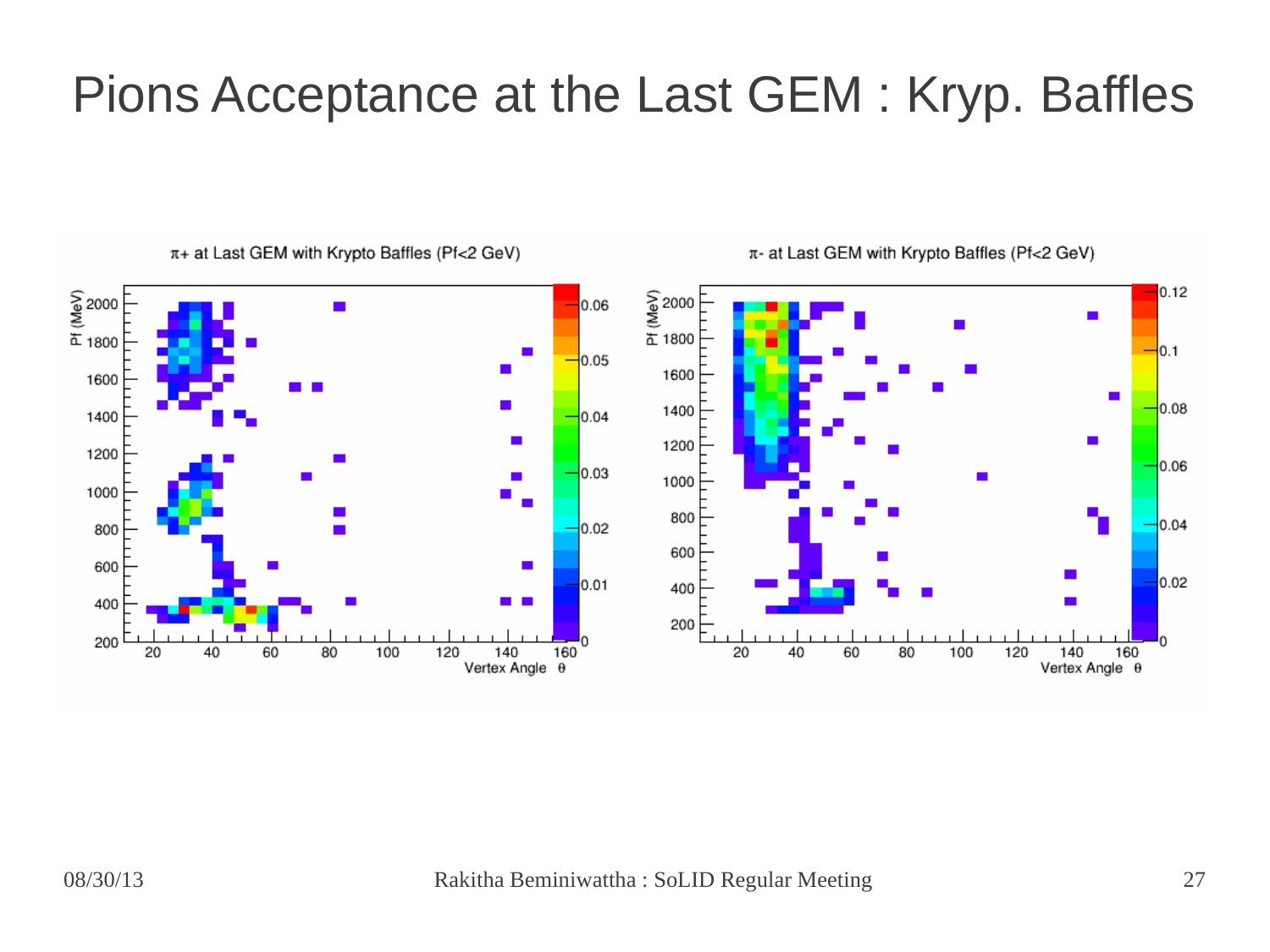## Pions Acceptance at the Last GEM : Pb Babar Baffles



π+ at Last GEM with Lead Babar Baffles (Pf<2 GeV)

### π- at Last GEM with Lead Babar Baffles (Pf<2 GeV)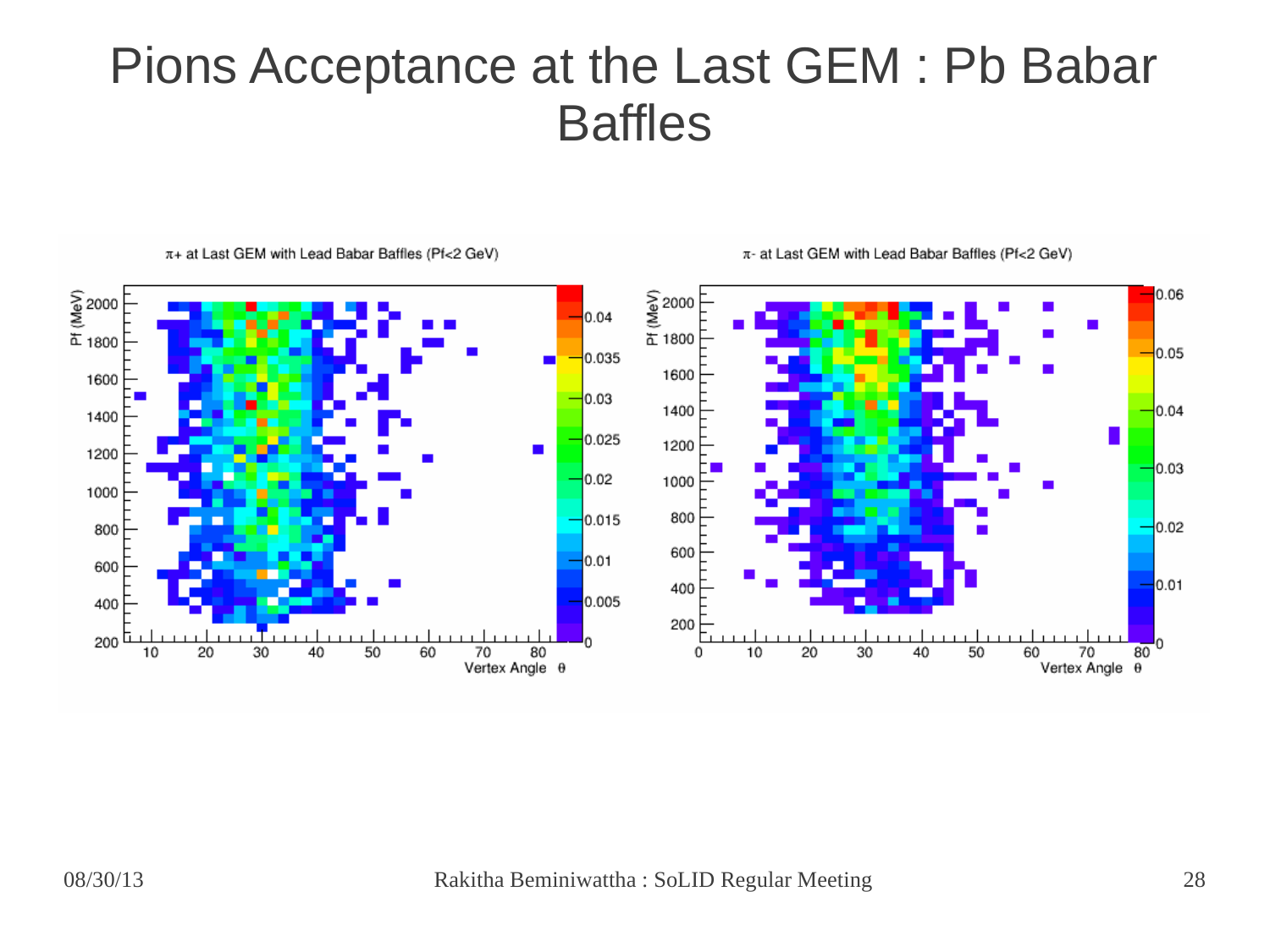## Pions Acceptance at the Last GEM : Pb Babar New Baffles